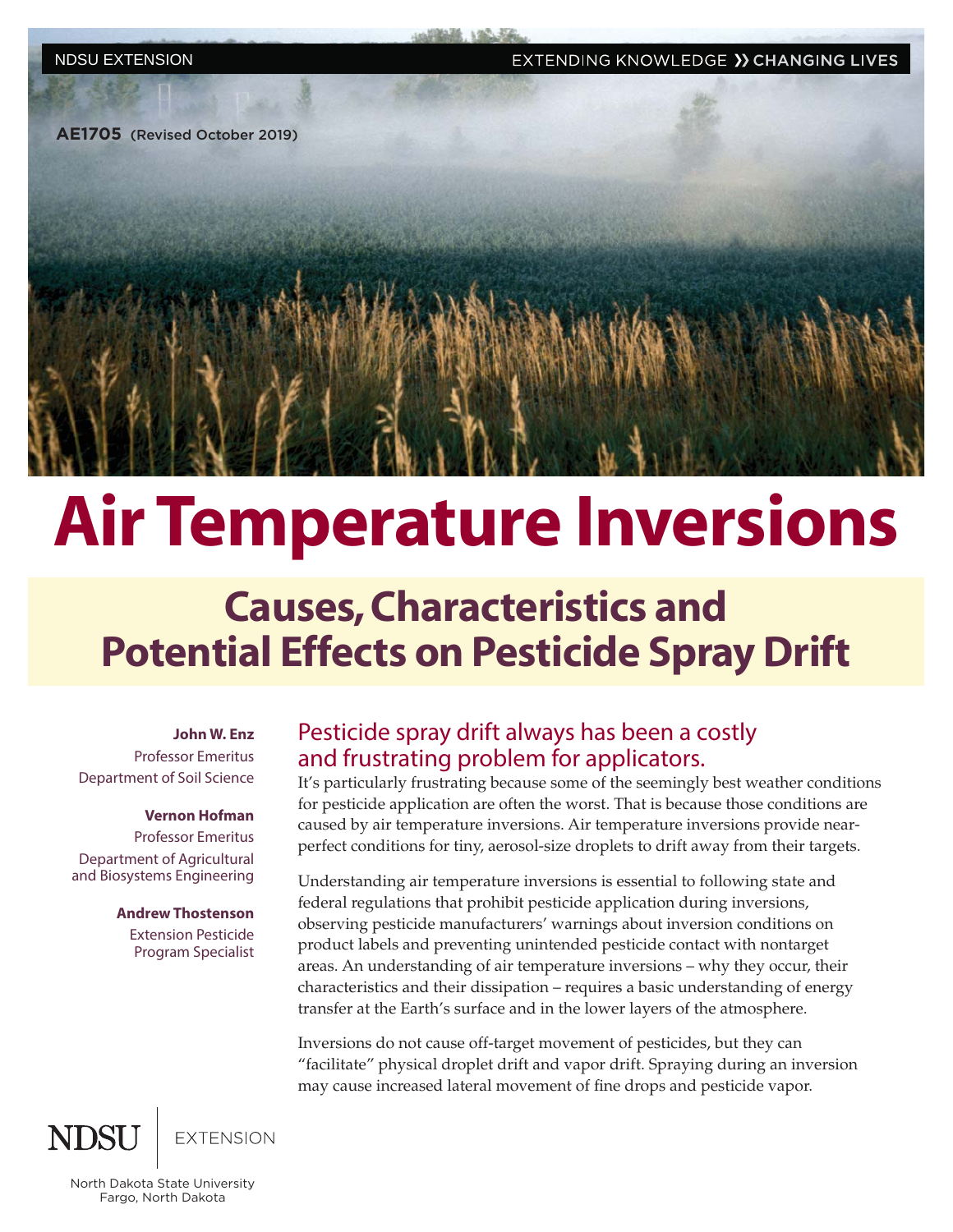### **Microclimate**

The microclimate is defined as the climate near the ground. For our purposes, it consists of the lowest 20 to 30 feet of the atmosphere, the soil surface or anything covering it, and the top foot or two of soil.

The microclimate is best characterized as a region with rapid changes in air temperature, wind speed, humidity and/or dewpoint temperature occurring over short distances and/or in short time periods. It is also a region of air and surface temperature extremes. Surface characteristics usually determine weather conditions in the microclimate, especially when wind speed is low.

Understanding air temperature inversions requires a basic understanding of numerous energy transfers that cause the Earth's **surface temperature** to increase or decrease and microclimate **air and soil temperature** to change.

#### **Surface temperature always**

refers specifically to the temperature of the **Earth's soil surface** or the **surface temperature of anything covering the soil surface** that is exposed to the atmosphere. It is **not** an **air temperature**.

**Air temperatures** vary greatly near the Earth's surface, depending on weather conditions and surface characteristics. For example, around sunrise on a clear, nearly calm morning, air temperature measured 5 feet above the surface may be 4 to 10 F **greater** than the air temperature measured near the surface. Conversely, in early afternoon on a nearly calm, clear day, the air temperature at 5 feet could be 4 to 15 F **less** than the air temperature near the soil surface.

Actual air temperatures depend on surface conditions. Standard air temperature measurement conditions were established in the late 1800s so that air temperature measurements from different locations would be comparable. As a result, official thermometers were located at a standard height of 5 feet above a turf-covered surface. They were placed inside a white, louvered (ventilated) box with a double roof to shield them from direct and indirect heating by the sun and direct radiation cooling to the clear night sky.

### Electromagnetic Radiation (EMR)

Radiation is probably the most important energy transfer in our lives because the sun provides all of the energy that supports life on Earth. Our first radiation lesson is that everything emits electromagnetic radiation (EMR). That means the sun, stars, water, ice, snow, clothes, skin, the paper you're reading, the walls, hot coffee, etc. – **everything!**

Following emission, this radiation energy propagates in all possible directions from its source in the form of electromagnetic (EM) waves. Surface temperature determines the amount of radiation and the range of wavelengths emitted. The hotter the surface, the shorter the wavelengths emitted, and the more total energy lost from the surface.

One important fact to note is that regardless of temperature, surfaces always are emitting radiation and losing energy.

If no other energy replaces this loss, the surface temperature decreases. However, at the same time, these surfaces also are gaining energy because they are absorbing radiation emitted by other surfaces. Because the amount of energy emitted by a surface increases exponentially as its temperature increases, small surface temperature changes cause relatively large changes in the total emitted radiation energy.

The sun's surface emits radiation at a temperature of 5,727 C (10,341 F). As a result of this high temperature, solar radiation consists of very short wavelengths that carry large amounts of energy. About 44% of the sun's total emitted radiation energy is in visible wavelengths.

Radiation emitted by the much cooler surfaces on Earth has far longer wavelengths that carry only small amounts of energy, compared with solar radiation. For this reason, radiation emitted from surfaces on Earth usually is referred to as **long wavelength radiation**, compared with the **short wavelength radiation** emitted by the sun.

### Solar Radiation at the Earth's Surface

The Earth's atmosphere is nearly transparent to most solar radiation. Solar radiation that reaches the Earth's surface is absorbed, reflected and/or transmitted, depending on surface characteristics. The more nearly perpendicular the incident solar rays are to a surface, the greater the solar energy available to the surface.

Absorption and reflection of solar radiation depends mostly on surface color. Lighter-colored surfaces reflect more and absorb less incident solar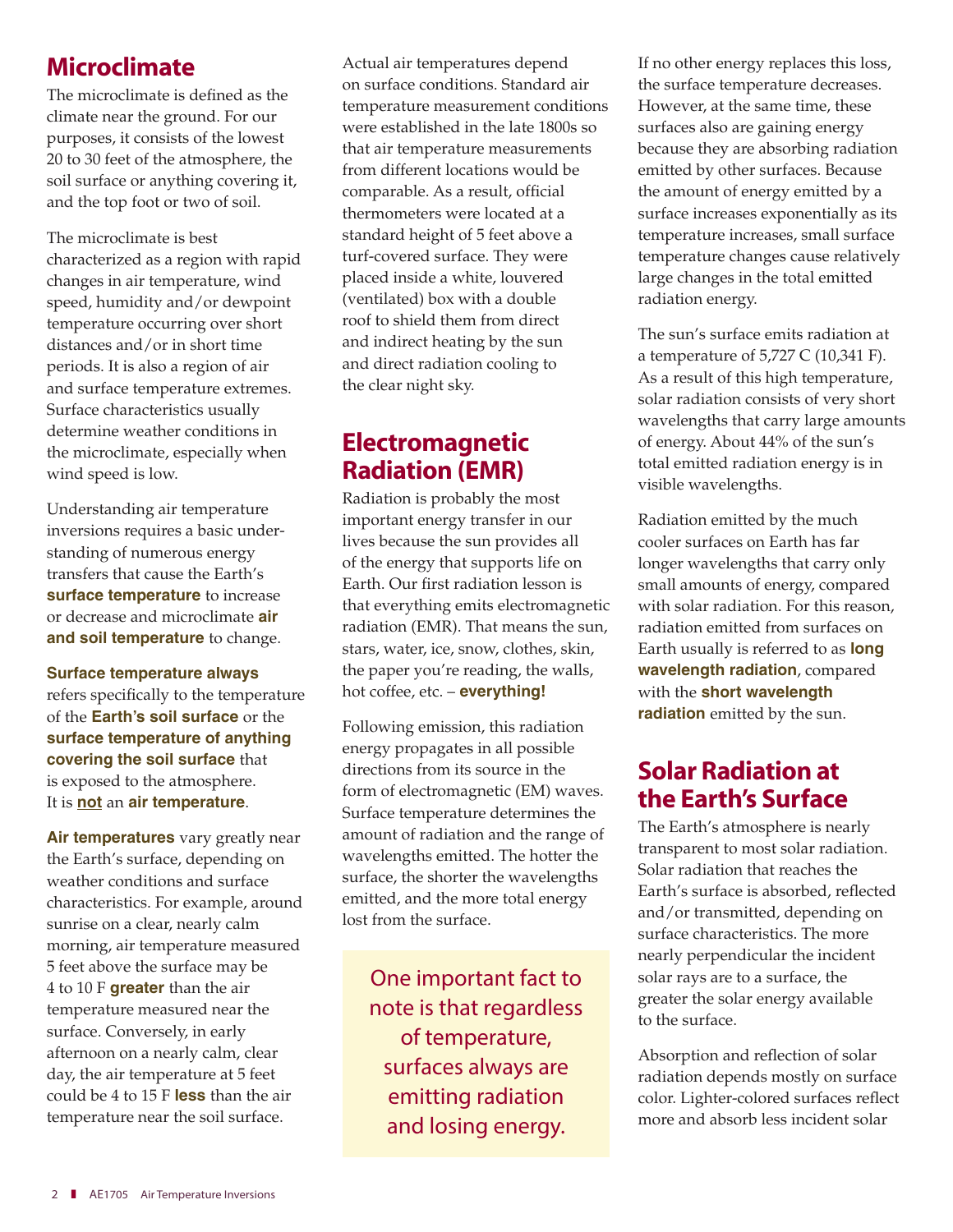radiation. Conversely, darker-colored surfaces reflect less and absorb more incident solar radiation.

Reflected radiation continues traveling through the air until it strikes a surface that absorbs, reflects or transmits it. Absorbed radiation nearly instantly is converted to heat energy at the surface. Darker surfaces absorb more solar radiation on sunny days, so they are usually warmer than lighter surfaces. Shortwave radiation also is produced by very hot surfaces or processes on Earth, such as fire, welding, stove burners and light bulb filaments.

### Radiation Emitted From Surfaces on Earth

Because temperatures on Earth are much lower than the sun's temperature, radiation emitted from Earth's surfaces consists of far longer wavelengths that carry much less energy, compared with solar radiation. This **long wavelength (longwave) radiation** is emitted in all possible directions from a surface, but 97% to 98% of the radiation is absorbed by whatever surface it hits, and only 2% to 3% is reflected.

Longwave radiation absorption does not depend on the type of surface or its color. **Longwave radiation**  usually is called **infrared radiation**.

Surface temperature is measured with an **infrared thermometer** that measures the **infrared (longwave) radiation** emitted by the surface, and that measurement is used to calculate the surface temperature. Prior to the development of these instruments about 25 years ago, accurate measurement of surface temperature was nearly impossible.

### Surface and Air Temperature Variation

### Daytime: Clear Skies With Little or No Wind

Absorbed **solar radiation** begins to heat the Earth's surface shortly after sunrise. As the surface temperature increases, energy from the warmer surface slowly is conducted into the cooler soil.

Conduction is the process by which heat energy is transferred from warmer to cooler areas by molecular contact. The interior of solids can be heated only by conduction.

Simultaneously, energy is conducted from the Earth's surface to the adjacent cooler air molecules. As the sun continues rising, more and more solar energy is absorbed, and the surface temperature continues to increase. Also simultaneously, more energy is conducted into the soil and the overlying air.

As the air temperature near the surface increases, the heated air expands, making it less dense than air above it. This lighter air begins rising while the cooler, denser air above it begins sinking. When the cooler air reaches the surface, it is warmed by the surface and rises, simultaneously allowing cooler air to descend. Thus, tiny circulation cells are formed that slowly warm a thin layer of air near the surface.

As the sun continues rising, solar rays become more perpendicular to the surface, and surface heating intensifies. This causes the tiny circulation cells to grow larger vertically and horizontally. The air temperature profile in **Figure 1**  shows that air temperature a few hours after sunrise is greatest near the surface, and air temperature decreases with increasing height.



Figure 1. Typical air temperature profile on a calm, clear morning for three, four or five hours after sunrise on a nearly calm, clear morning.

Notice that the largest temperature gradients (greatest temperature changes with height) occur closest to the surface.

As surface heating continues, rising columns of warm air continually transfer more and more heat energy from the surface to greater and greater heights, and the descending air around each column transfers cooler air to the surface to be warmed again.

Energy transfer by the spontaneous movement of air or liquid is called **convection**. Convection cells continually grow larger as surface heating continues and eventually can reach heights of 100, 1,000, 5,000 feet or more by early afternoon on a clear day.

The appearance of late-morning or afternoon cumulus clouds that often form at the top of the rising warm air columns are proof that convection is occurring.

Summing up: **On a clear morning, the sun heats the surface and the surface heats the air.** When the atmosphere is dominated by vertical air motion, the air is extremely turbulent, and the atmosphere is labeled **unstable**. An unstable atmosphere will cause rough rides in airplanes.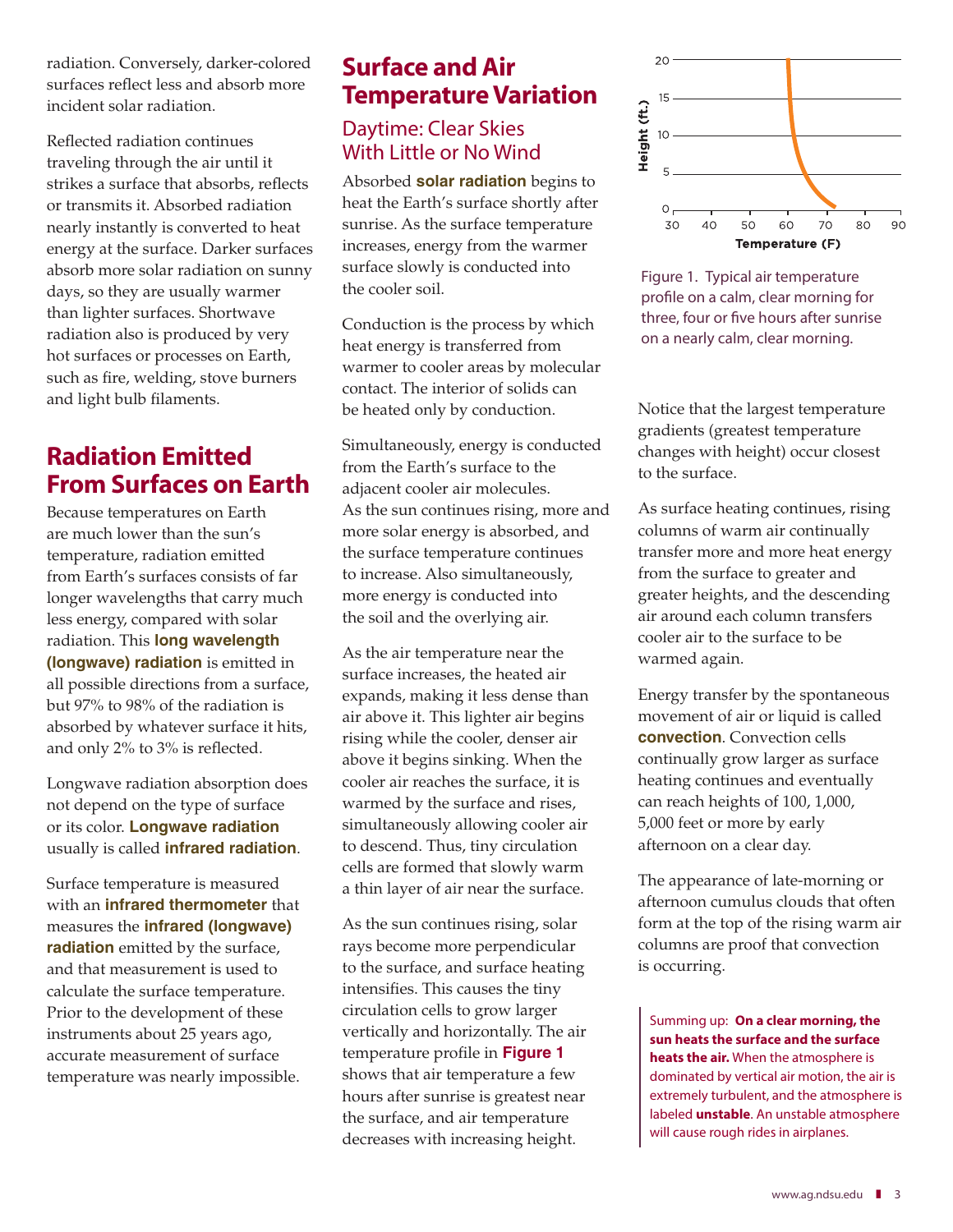### Wind Effects in the Microclimate

On clear mornings with little or no wind, convection cells consisting of rising and sinking columns of air warm the lower atmosphere. These convection cells gradually grow larger and larger throughout the morning.

By late morning, mixing and air turbulence between the warmer air and the cooler air often causes light, but gusty, variable-direction winds near the surface. These light winds are part of the convection process that's heating the lower atmosphere.

In mid to late afternoon when the sun is going down, these convection cells slowly weaken, cumulus clouds slowly evaporate and wind speeds decrease, sometimes to near zero.

Wind speed is zero at the Earth's surface, increasing exponentially with increasing height. During windy conditions, any surface unevenness or obstruction causes air to flow over or around it, resulting in horizontal and/or vertical eddies of various sizes and shapes. The result is a random, chaotic, swirling motion called turbulent flow in which wind speed and direction change rapidly.

These turbulent eddies cause air from greater heights, where wind speeds are greater and air temperatures are lower, to mix with the slower-moving, warmer air near the surface. This turbulent mixing heats the lower atmosphere more rapidly while maintaining a cooler surface temperature **(Figure 2)**.



Figure 2. Comparison of typical midday air temperature profiles for a clear, nearly calm morning and a clear, windy morning.

### Cloud Effects

All clouds absorb, reflect and/or transmit incident solar radiation (radiation that hits them). Water droplet clouds form at low altitudes; have sharp, distinct edges; and usually appear bright white because they reflect 30% to 90% of the incident solar radiation back to space. In contrast, ice crystal clouds generally are found above 20,000 feet, have fuzzy edges, appear stringy or fibrous and reflect less solar radiation.

The greater the cloud cover, the more solar radiation is reflected back to space or absorbed by the clouds. Clouds reduce the amount of solar radiation absorbed by the Earth's surface, so it warms more slowly than on clear days.

On overcast days, only the solar radiation that's transmitted through the clouds reaches the Earth's surface. Clouds also emit and absorb **longwave (infrared) radiation** that causes major effects on nighttime surface cooling. This is explained in the next section.

#### Midafternoon Through Nighttime: Clear Afternoon and Night

Throughout a **clear day**, the Earth's surface absorbs enough solar radiation to heat 5 to 10 inches of soil and several thousand feet of air. Simultaneously, the Earth's surface, or whatever covers it, has been emitting **longwave terrestrial radiation**  into the atmosphere. The greater the surface temperature, the greater the **terrestrial radiation** emitted.

When the terrestrial radiation passes through the clear atmosphere, water vapor and carbon dioxide molecules absorb some of the radiation. The remainder is lost to space. Simultaneously, the water vapor and carbon dioxide molecules emit longwave radiation in all directions.

Some of this **longwave**, or **atmospheric radiation**, is directed toward the Earth's surface, where nearly all of it is absorbed **(Figure 3)**. Without this added energy from the **greenhouse or atmospheric effect**, the Earth's average temperature would be about 59 F colder.

The maximum surface temperature occurs when the **solar radiation** plus the **atmospheric radiation** energy absorbed by the Earth's surface equals the surface's **terrestrial radiation** loss. Depending on the amount of time the surface takes to warm up, the maximum surface temperature usually occurs two to four hours after solar noon (when the sun is directly in the south), and the maximum air temperature is reached shortly after that.

Given clear skies, the Earth's surface temperature begins decreasing in mid to late afternoon, when the surface is emitting more **terrestrial radiation** energy than it is receiving from solar and **atmospheric radiation**.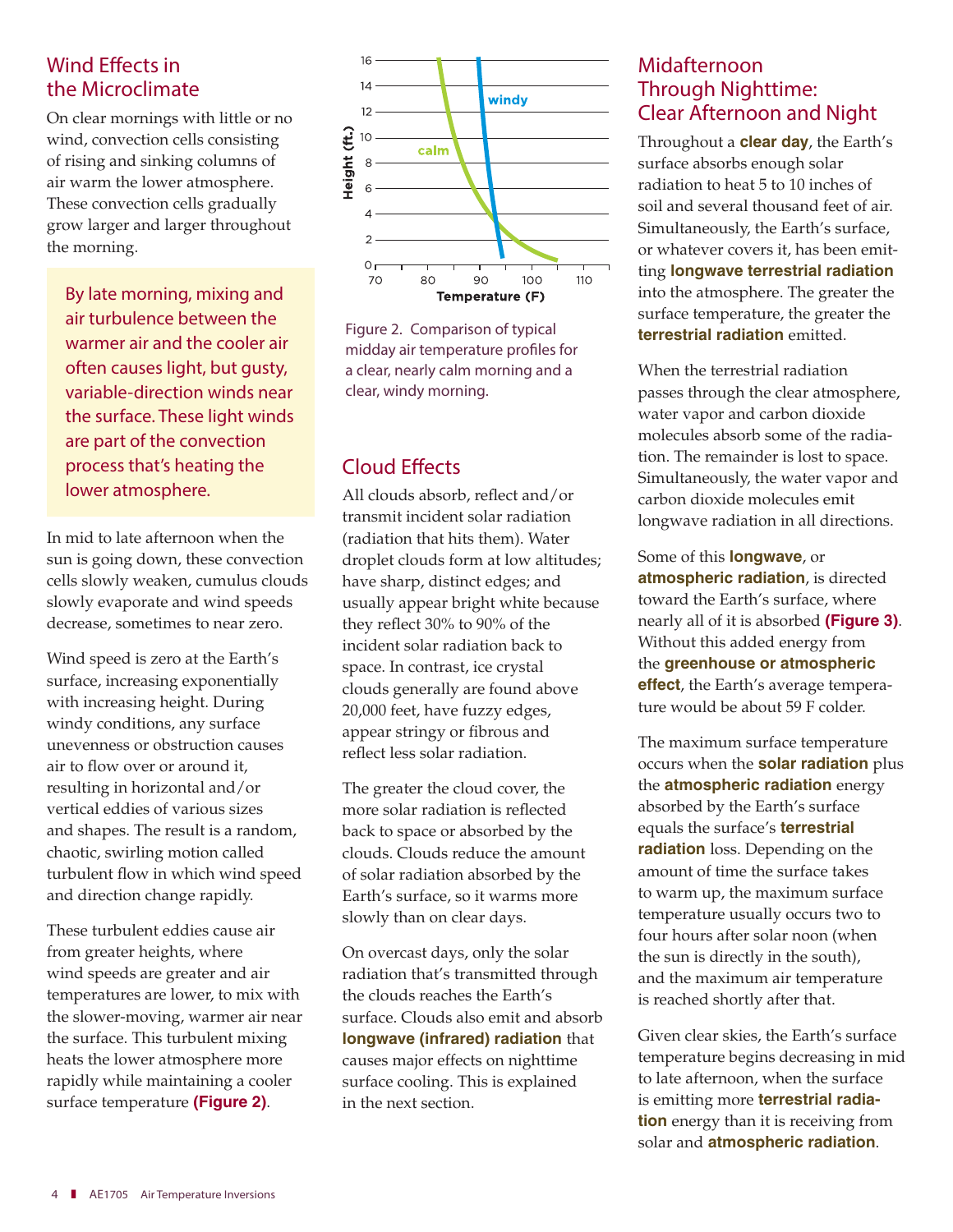#### **Cloud radiation lost to space**





After sunset, the only surface energy source is **atmospheric radiation**  plus some heat energy conducted to the surface from deeper in the soil. This heat energy was conducted into the soil and stored earlier in the day.

The soil surface will be cooler than the adjacent air shortly after the surface temperature begins decreasing around mid to late afternoon. Heat from the warmer air will be conducted to the cooler soil surface because heat energy always moves from warmer places to colder ones. However, the surface continues cooling because more **terrestrial radiation energy** is emitted than is received from **atmospheric radiation and by conduction from deeper soil**.

As the surface temperature continues to decrease, more and more heat from the adjacent warmer air will be conducted to the cooler surface. Soon the air next to the Earth's surface will be colder and denser than the air above it. **This is the beginning of an air temperature inversion**.

As time passes, more and more heat energy is conducted from the nearby air and soil to the Earth's surface, where it continues to be lost by **terrestrial radiation**. Air farther and farther away from the surface also will cool as energy slowly is conducted through the air toward the colder surface. As long as skies remain clear, the surface temperature continues to cool the overlying air.

Air temperature measured at various heights near the surface during a clear night shows that the air temperature nearest the surface is always the coldest. And at each greater height, air temperature is greater than the temperature at the next lowest height **(Figure 4)** up to the top of the inversion **(Figure 6)**.

#### **By definition, this increase in air temperature with increasing height above the surface is called an air temperature inversion because it's the opposite of the usual daytime air temperature profile.**

The Earth's surface continues cooling as long as skies remain clear because more radiation energy is emitted from the surface than it receives from atmospheric radiation and heat energy conducted to the surface from deeper soil. Simultaneously, the air will continue cooling because more and more heat is conducted to the colder surface, and the total height of the cooled air layer will increase. Maximum inversion intensity and height will occur shortly after sunrise because a short lag occurs before the sun begins heating the surface.



Figure 4. Typical air temperature profile when an inversion begins developing before sunset on a calm, clear evening.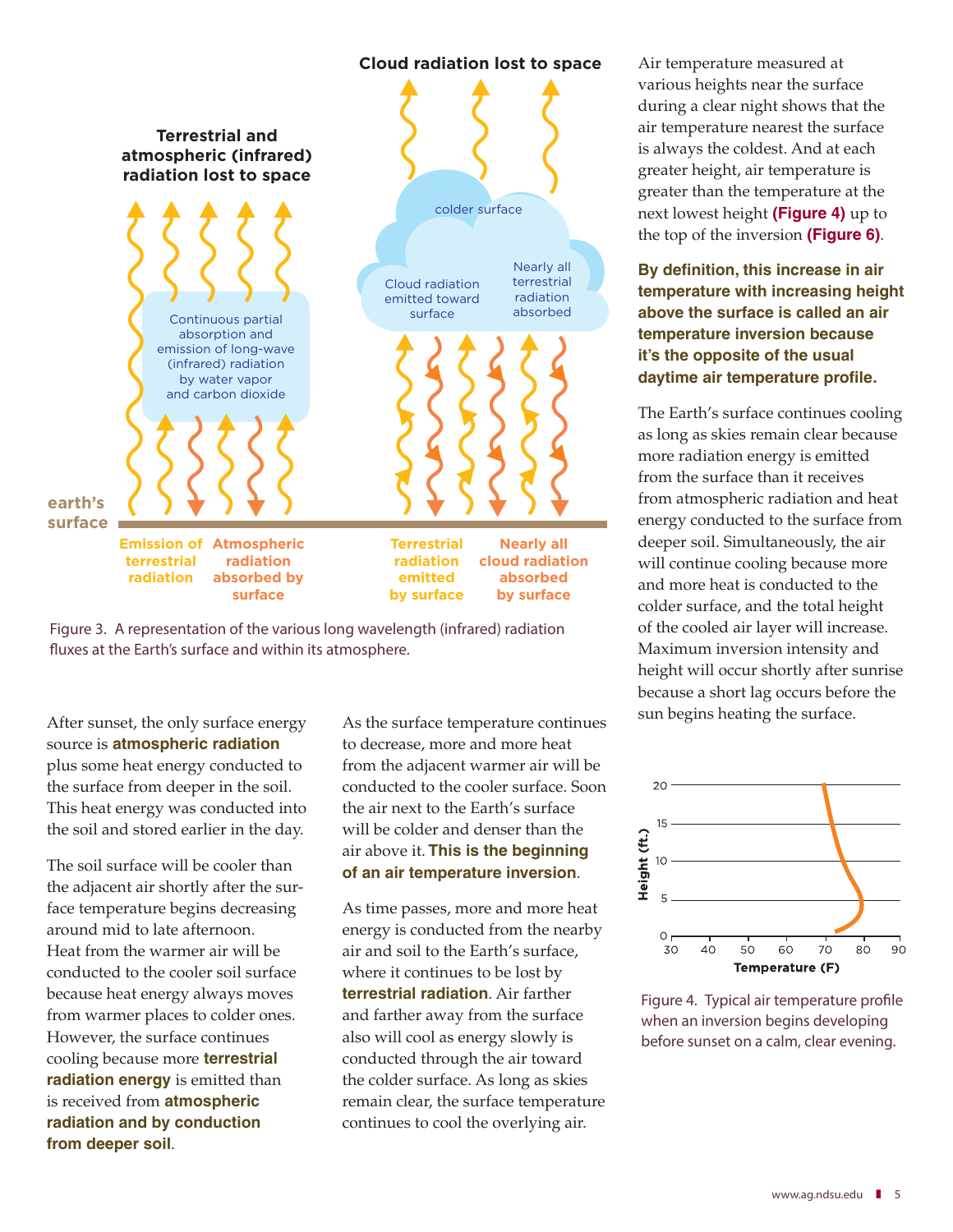### Wind Effects

As described previously, wind speed is zero at the surface and increases exponentially with increasing height. Any surface unevenness or obstruction causes air to flow over or around it, resulting in horizontal and/or vertical eddies of various sizes. The result is a chaotic, random, swirling motion called turbulent flow in which wind speed and direction change rapidly.

During an inversion, these eddies cause air from greater heights, where wind speeds and temperatures are greater, to mix with and/or replace slower-moving, colder air near the surface. Inversions are generally stable enough to resist this mixing action when wind speeds are less than 4 to 5 mph.

As wind speed increases, inversions steadily are weakened and only weak ones will form. However, even in the windiest cases, surface temperature still will be less than air temperature because the surface is cooling continually on a clear night **(Figure 5)**.



Figure 5. Comparison of typical air temperature profiles from shortly before sunrise following a clear, calm night and a clear, windy night.

### Cloud Effects During Late Afternoon, Evening and Night

Clouds are composed of water droplets and/or ice crystals that absorb and emit longwave radiation just like solid surfaces on Earth. However, ice crystal clouds are at much higher altitudes, so their temperatures are much colder than water droplet clouds. As a result, they emit less **cloud radiation**  than water droplet clouds.

Water droplets and/or ice crystals in the clouds absorb nearly all incident terrestrial radiation emitted from the Earth's surface and simultaneously emit longwave cloud radiation back toward the Earth's surface, where most is absorbed. Thus, **cloud radiation**  is a huge additional energy source causing the Earth's surface to cool far more slowly, compared with a clear sky condition **(Figure 3)**.

In general, greater cloud cover causes slower surface cooling and slower inversion formation in late afternoon or evening. This effect is less important during the daytime because solar radiation completely overwhelms the longwave radiation effects.

When skies are completely overcast, the cloud layer absorbs nearly all of the **terrestrial radiation** and simultaneously emits nearly all of that energy back to the Earth's surface as **cloud radiation**. Given this situation, the surface will cool very slowly or not at all, and inversion formation is highly unlikely.

Given similar conditions, clear nights always will be colder than overcast ones. For these reasons, weather

forecasters often make temperature forecasts contingent on whether the sky will be clear or cloudy. This also explains why the previous section on inversions begins by specifying clear skies.

Generally, an extended period with clear or mostly clear skies during late afternoon or during the night is necessary for inversion formation because clear skies allow the maximum loss of **terrestrial radiation** to space. **The longer the clear period, the more intense the resulting inversion will be.**

Partly cloudy overnight conditions mean that knowing if an inversion has developed is nearly impossible without air temperature measurements. **In these cases, pesticide applicators must make a serious effort to determine if an inversion exists based on various indicators or actual temperature measurements at two heights or more.** 

### Inversion Characteristics

Air density continuously **decreases** with increasing height during an inversion because the air temperature **increases** with increasing height above the surface. This causes a density stratification of the air, with the densest or heaviest air near the surface and the density decreasing with increasing height. As a result, air can move only horizontally within the inversion **(Figure 6)**. This is called **laminar flow** because it's similar to the laminations in a sheet of plywood.

When inversions are present, the lower atmosphere is classified as **very stable** because no vertical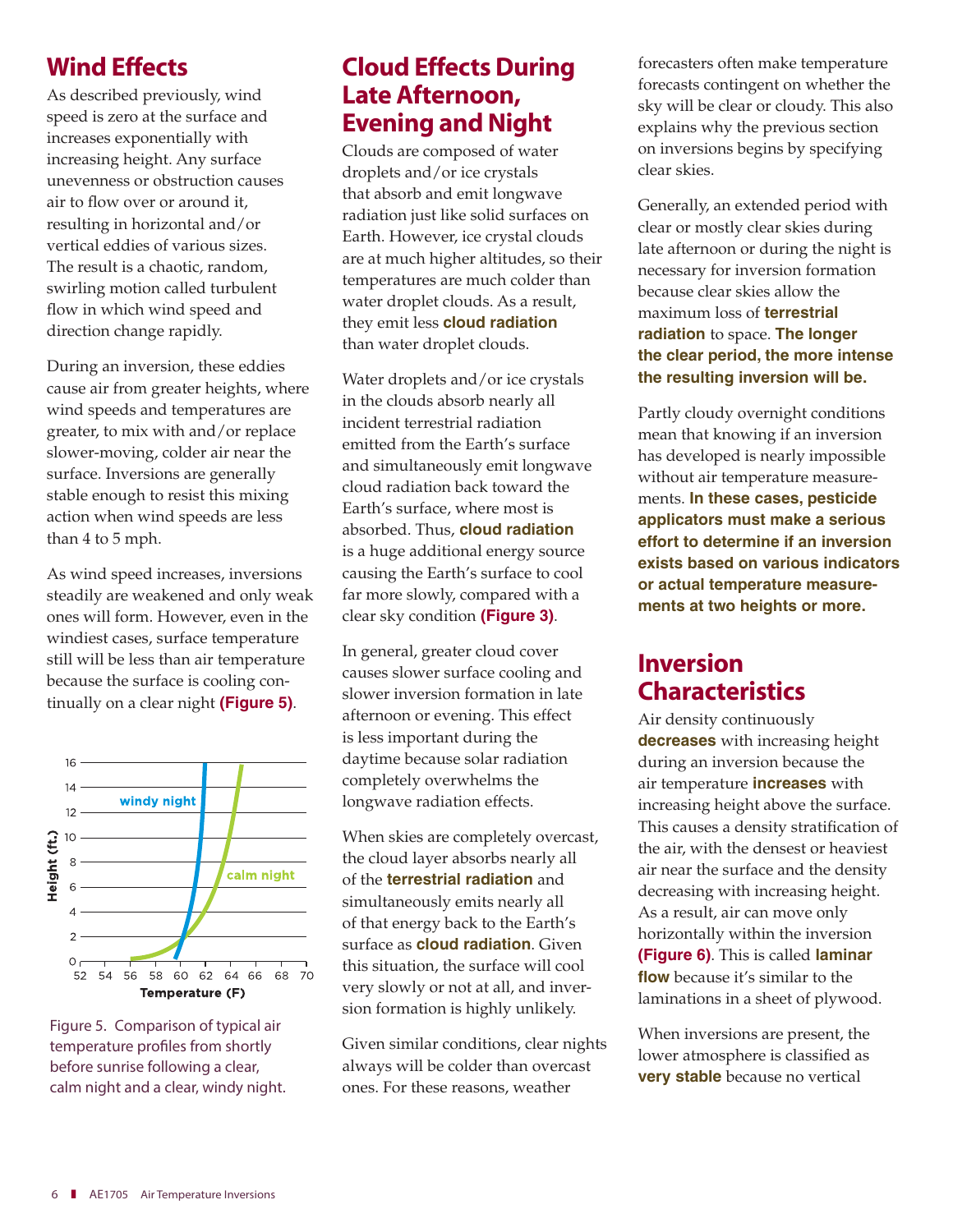



air mixing occurs. A Texas study showed that even wind speeds up to 4 to 5 mph do not disrupt it. A **very stable** lower atmosphere provides smooth rides for pilots, who often call it **smooth air**.

**Inversion intensity** is defined for our purposes as the air temperature difference between two heights above the Earth's surface or the top of a crop canopy **(Figure 6)**. For example, subtract the air temperature measured 6 to

12 inches above the soil surface or a closed crop canopy from the air temperature measured at some greater height, perhaps 8 to 10 feet.

The air temperature at the lower height always is subtracted from the higher one so inversion intensities are always positive numbers. The greater the positive temperature difference, the more intense the inversion, and the more stable, the lower atmosphere.

**Inversion height** is the total thickness or height of the cooled inversion air layer. Because air temperature increases with height in the inversion, the top of the inversion is the height at which the air temperature stops increasing. Above this layer, air temperature begins to decrease with increasing height **(Figure 6)**.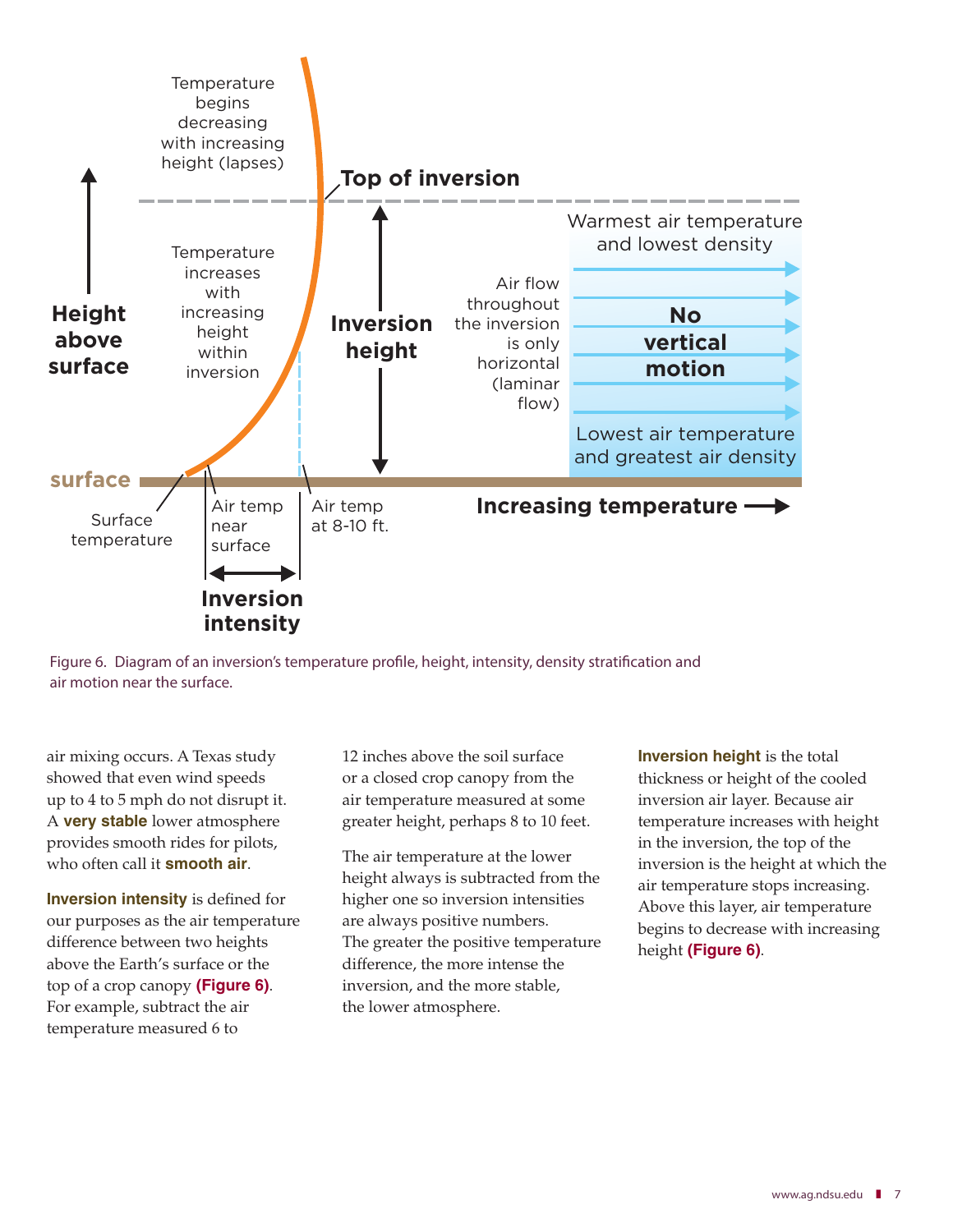### Inversion Misconceptions

Many interesting descriptions of temperature inversions and their characteristics can be found in various publications. Unfortunately, many are misleading or ambiguous, and some are just plain wrong.

#### **Here are some of those misconceptions and an explanation of why they are incorrect:**

#### **Cold and warm air are treated as separate air masses:**

In this case, an inversion is described as a surface cold air mass extending upward to an unknown height, with a mass of warm air directly above it. Supposedly this warm air mass prevents vertical air movement in the cold air. This is simply wrong! In reality, the coldest air is next to the surface, and the air temperature steadily increases with height in the lower atmosphere, just as explained in the last section. Because the lowest air has the greatest density and density decreases with height, the density stratification of the air prevents vertical air motion in the absence of wind **(Figure 6)**.

#### **Inversions form during the evening, after the warm air already**

**has risen:** During the day, warmer air rises after it has been heated by the Earth's surface. But by mid to late afternoon when the sun is getting lower in the western sky, incoming solar radiation begins to decrease rapidly. This causes the surface to begin cooling because it is emitting more terrestrial radiation energy to space than it is receiving from solar and atmospheric radiation. The cooler surface also begins to cool the nearby air and this could be the start of an air temperature inversion, as explained in the last section.

#### **Warm air traps cold air or spray droplets near the surface:**

Warm air does not trap cold air near the surface. Cold air is there because it's denser than the air at higher elevations. Similarly, the implication is that spray droplets also are trapped in the colder air. However, what the observer actually sees is the **dewpoint temperature line**.

Below this **line**, condensation or fog has formed because the air temperature is below the **dewpoint**. This line could be misconstrued as a dividing line between warm and cold air masses **that do not exist within an inversion, as explained above**.

When spray droplets are added to the inversion, droplets **above**  the dewpoint line **will evaporate slowly**. However, those below the line **do not evaporate**, so they may appear as if they are trapped.

All spray droplets added to an inversion have a fall velocity. Even the smallest droplets will fall, but they take a long time. During this time, these small spray droplets will drift along with the wind. Ultimately, the distance they drift depends on when they evaporate or contact trees or other sensitive sites downwind.

### Effects of Common Weather and Surface Conditions on Inversion Development

#### Dewpoint Temperature

Water vapor is by far the most important greenhouse gas. The lower the dewpoint temperature, the less water vapor in the air to absorb **terrestrial radiation**  emitted from the surface and emit atmospheric radiation back toward the surface. Thus, more **terrestrial radiation** is lost to space when air is relatively dry. This causes more rapid surface cooling, resulting in faster and more intense inversion formation.

### Surface Dew or Frost and Fog

Dew or frost formation often occurs naturally during the typical inversion-forming process. If or when the upper canopy leaves cool to the dewpoint temperature during a clear, calm night, water vapor condenses on the leaf surface as dew, or as frost if the surface temperature is below freezing. Thus, dew or frost deposition always should serve as a warning that an inversion may exist.

**Fog:** At the same time the surface has been cooling, the overlying air also has been cooling by conduction, but this is a much slower process. Condensation occurs and fog appears when the air temperature cools to the dewpoint temperature.

Because conduction through the air is such a slow process, dew or frost always will appear before fog. The presence of fog nearly always indicates that an inversion condition existed prior to fog formation and that it has intensified.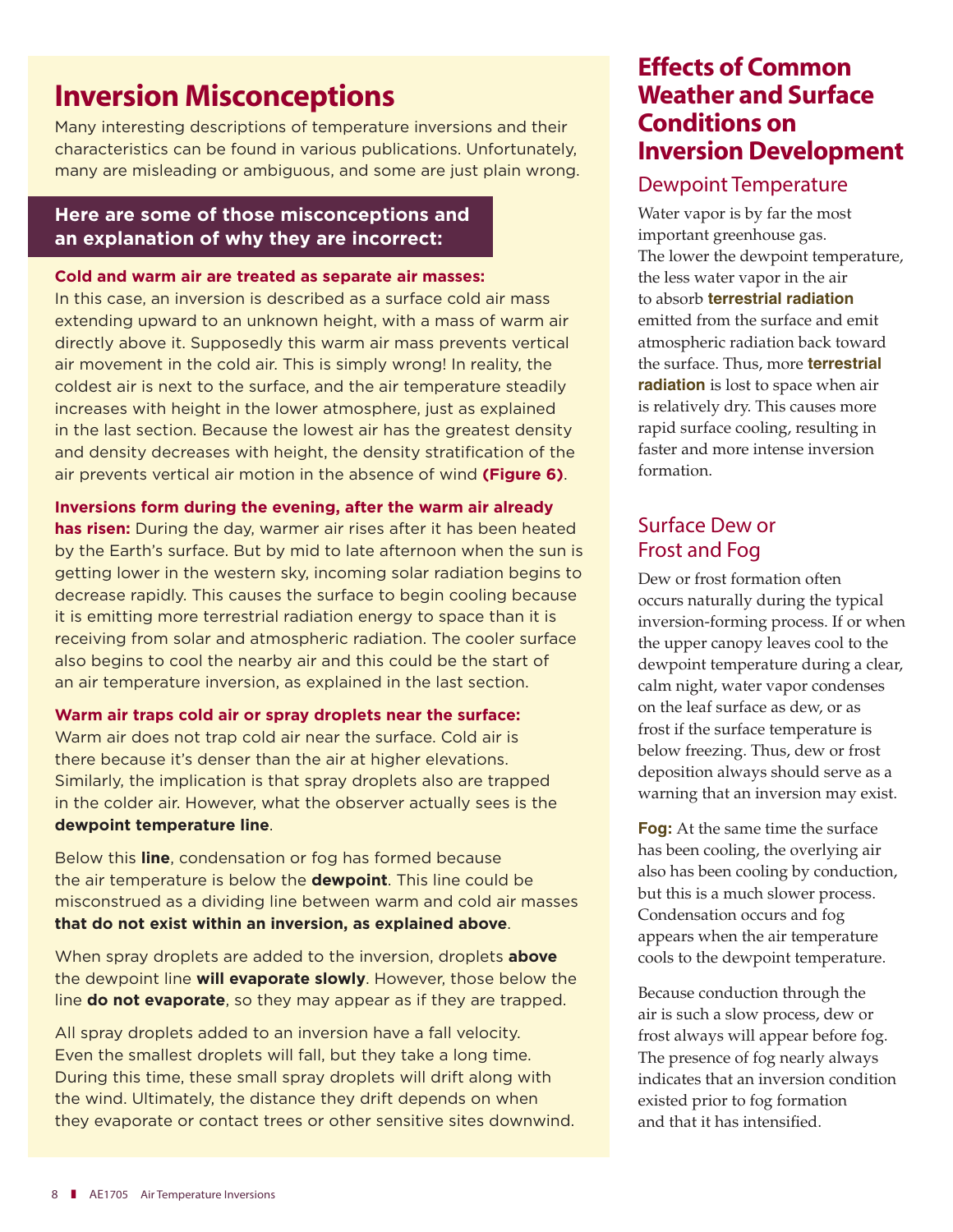Because relative humidity is 100% in the fog and is very high even in the fog-free areas, little or no evaporation can occur. Introduced pesticide droplets will not evaporate, and even a light wind will move them like fog or with the existing fog and possibly affect susceptible crops downwind **(Figure 7)**.

### Heat Capacity and Thermal Conductivity

Although heat capacity and thermal conductivity are closely related, they are not the same. Heat capacity is the total energy that soil or other surface material can store at its current temperature. Thermal conductivity indicates how fast heat energy is conducted into or out of the material.

Except for a vacuum, motionless air is the poorest heat conductor known, and it also has low heat capacity. Because loose materials such as mulch, compost, crop residue or insulating materials have many air-filled pore spaces, they have very low thermal conductivity and heat capacity. For example, insulating material such as blankets or sweaters feel warm to the touch even when they are cold because of low thermal conductivity.

Denser, low-porosity materials such as soil, stone or concrete have higher thermal conductivity and heat capacity. When they are touched, heat is conducted away from your skin rapidly, so they feel cold even if the material is only a little colder than your skin. In addition, their high heat capacity causes their temperature to change very slowly.



Figure 7. Ground fog has formed where the air has cooled to the dewpoint temperature.

When the sun heats a bare, uncultivated soil surface in the morning, much of that heat energy is conducted deeper into the soil than it would be through a less-dense, cultivated soil or a soil with a surface mulch. As a result, more energy is stored below the surface of the denser, uncultivated soil, and the soil's surface remains cooler, compared with the cultivated soil, the mulched soil or other porous surfaces.

The more porous mulched surfaces will be hotter throughout the day because only a shallow surface layer of the mulch is heated. As a result, the overlying air also will be hotter.

In addition, large amounts of energy will be lost by **terrestrial radiation**  because of the greater surface temperature. In mid to late afternoon as the sun sinks lower, these surfaces begin cooling. The mulched surface temperature decreases rapidly because of its low heat capacity, but the uncultivated soil surface cools far more slowly because some of the extra energy stored deeper in the soil during the day is conducted back to the cooler surface.

Because little energy was stored under the mulched surface, its surface will be much colder than the denser soil surface. As a result, inversions form more rapidly over mulched or porous surfaces and also will be more intense.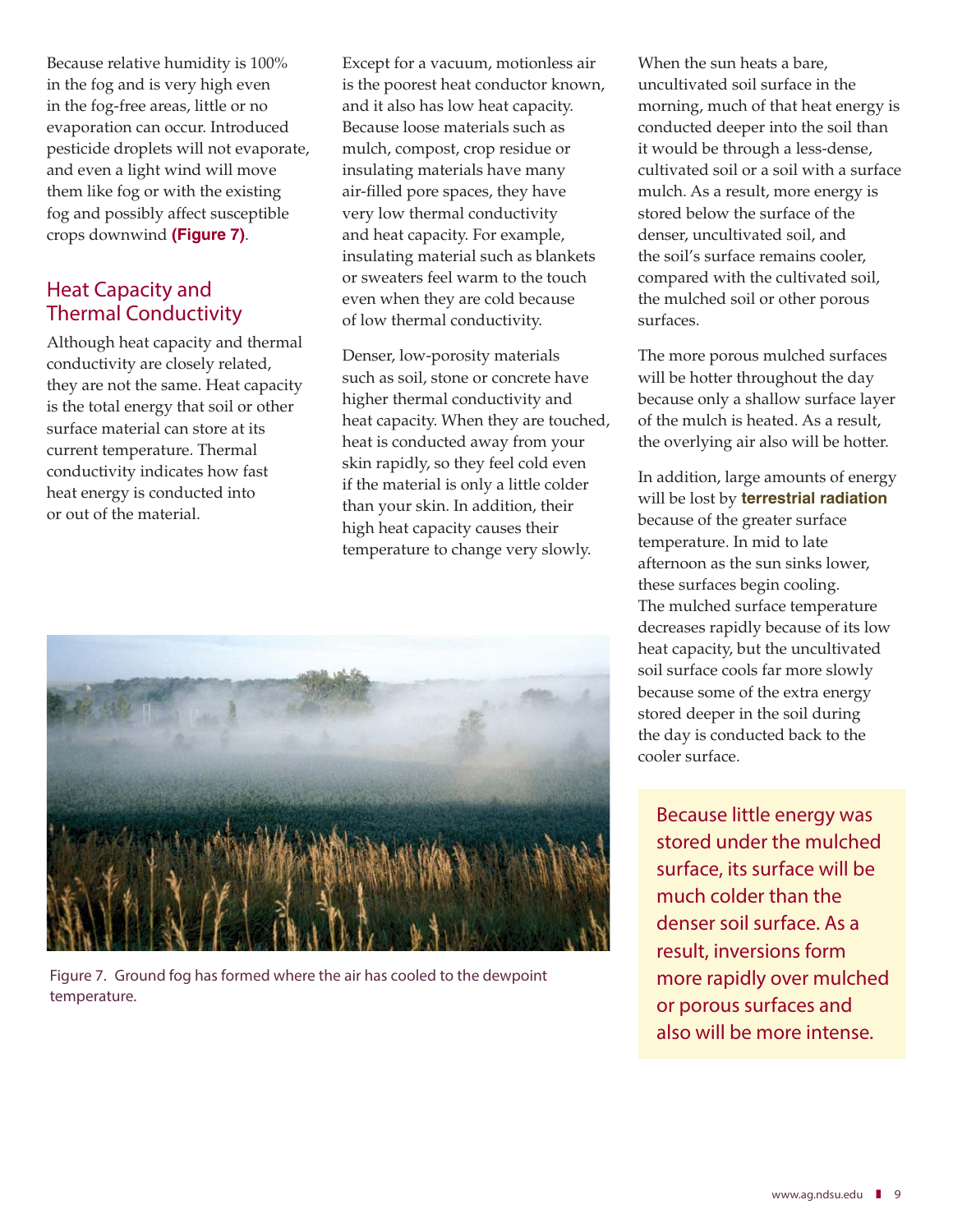### Water Content and Evaporation

When surfaces are dry, most of the available energy during the daytime is consumed by heating the surface and a shallow layer of mulch or soil below the surface. Only a shallow layer is heated because the thermal conductivity of dry materials is much lower than moist or wet ones. As a result, large amounts of the available energy will be lost by **terrestrial radiation** because of the high surface temperature.

When soils or other surface materials are wet, water evaporation consumes most of the available energy during the daytime, keeping surface temperatures low. Because moist or wet soils have greater thermal conductivity than dry soils, energy will be conducted into wet soil faster, but temperatures will rise more slowly because of the greater heat capacity of the water.

Because surface temperatures remain low, far less energy is lost by **terrestrial radiation**. The end result is that surface temperature will be lower in wet soils during the daytime because of evaporation, but it will be greater at night because some of the energy stored deeper in the soil is conducted back to the surface.

**Cultivation** can cause dry soil to act like mulch because it increases the soil's pore space, which decreases its thermal conductivity. Cultivation also causes moist soil to dry more quickly. The surface temperature of recently cultivated soil will be greater during the day and lower during the night, compared with an uncultivated soil. As a result, inversions will form more quickly and be more intense over the cultivated soil.

### Closed-crop Canopy

By two or three hours after sunrise, most solar rays are hitting the upper leaves of a closed canopy and all or parts of lower leaves that are not shaded. The sunlit leaves that "see" the sky have become an elevated Earth's surface. The sun heats these upper leaves, but little solar radiation reaches the lower, shaded leaves or the soil surface.

As the sun continues to rise, the temperature of the sunlit leaves rises rapidly because of the leaves' low heat capacity, and these leaves begin conducting energy to the nearby cooler air. When the nearby air temperature increases, convection cells begin growing and transporting heat energy higher and higher into the atmosphere.

Simultaneously, these warmer sunlit leaves are emitting large amounts of longwave **terrestrial radiation**  to the sky. In contrast, the shaded lower leaves have warmed only a little, and the soil surface temperature hardly has changed.

The maximum surface and air temperatures at the top of the plant canopy occur in early to midafternoon, just as they would for any other surface exposed to the sun, but little energy has been stored in the canopy because of the leaves' low heat capacity.

Sometime in mid to late afternoon, the solar radiation will have decreased enough so that the total incident **solar** and **atmospheric radiation** is less than the longwave **terrestrial radiation** emitted by

the canopy. At this time, the upper leaves begin to cool because they are emitting more radiation energy than they are receiving.

The leaves will cool very rapidly because of their low heat capacity. The lower leaves and the soil surface remain warmer because they are protected from the clear sky by the upper leaves. Because the upper canopy leaves are now colder than the adjacent air, heat energy will be conducted from the warmer air to the cooler leaves, where it will be lost as **terrestrial radiation**.

Because upper leaves have low heat capacity and their only heat source is the shaded leaves, they will cool to significantly lower temperatures than a bare-soil surface.

Therefore, inversions over closed-crop canopies will form sooner in the evening and probably will be more intense than those forming over a bare-soil surface.

Open-crop canopies are far more complicated than this because the Earth's surface consists of a mixture of leaves at various heights and exposed soil. In general, as the amount of vegetation decreases from a closed canopy, the more the surface will act like bare soil.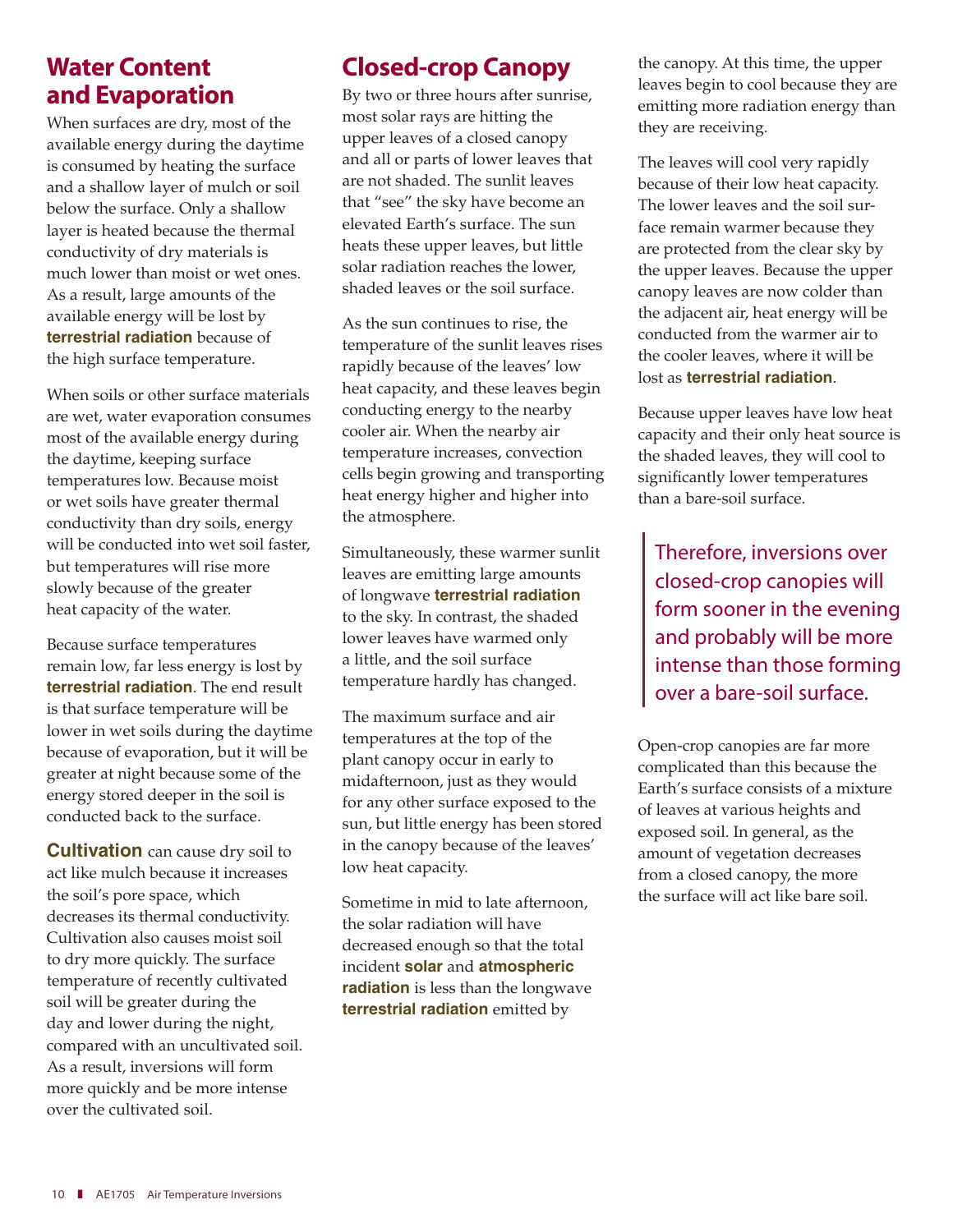### Shelter Belts and/or Windbreaks

Tree shelter belts were planted to reduce near-surface wind speed to decrease soil erosion or control snow drifting. They are most effective when the wind blows perpendicular to them. For dense shelter belts with little through-flow, winds are reduced greatly near the windbreak, but wind speed fully recovers at about 15 times the height of the trees downwind.

More open shelter belts (single tree rows) allow more through-flow so wind speed is reduced less near the trees, but the downwind effect persists for about 30 times the shelter belt height. Wind speed in both cases also is reduced upwind for a distance equal to three to four times the tree height.

Reduced wind speed near shelter belts causes reduced air turbulence or mixing day and night. As a result, daytime surface and air temperatures in sheltered areas are greater, compared with those in open areas. However, when the surface is cooling at night, reduced mixing causes lower minimum temperatures, compared with open areas.

The result is often earlier inversion formation in the evening and later dissipation in the morning. Reduced turbulence also causes higher humidity and dewpoint temperature day and night. This combination often leads to earlier dew formation at night and slows evaporation in the morning. However, this is somewhat determined by shelter belt orientation.

Shelter belt orientation affects solar radiation. A crop planted on the south side of an east-west-oriented shelter belt receives full sunlight, plus an extra 15% to 25% solar radiation that's reflected from the shelter belt. This causes greater surface and air temperatures, and greater evapotranspiration, compared with the cooler, shaded areas on the north side. Thus, northside soils tend to be cooler and wetter, and dewpoint temperatures are greater than on the south side.

North-south-oriented shelter belts also are affected even though they are symmetrical with respect to solar radiation. Plants on the east side of the windbreak receive full and reflected solar radiation in the morning. Some of this energy is used to heat the plants and air, and to evaporate any dew. The shaded westside plants also are warming slowly and dew is evaporating slowly during the morning.

During the afternoon, the westside plants receive similar amounts of solar energy, but now all of this energy is used to further heat the plants and air. This causes greater afternoon plant and air temperature on the west side, compared with the shaded east side. As a result, the west side of the north-south shelterbelt will tend to be hotter and soils will be drier than on the east side. This may result in earlier inversion formation on the west side.

### Cold Air Drainage

The coldest, densest air always is found near the Earth's surface on clear, mostly calm evenings. Where topography is uneven, the coldest air begins to flow or drain slowly down the slopes until it pools in depressions or valleys.

This cold air drainage begins shortly after an inversion forms and is most prevalent and noticeable in regions with gently to steeply rolling topography or mountain valleys. Inversions in these valleys often result in major air pollution or smog alerts because any smoke or other odors are trapped in the cold air pool.

Some people believe cold air drainage is important only in areas with steeper terrain. However, it can and does happen in areas with very gentle slopes. In most cases, cold air drainage is not visible. However, in some cases, the air temperature decreases until it equals the dewpoint temperature of the air, and condensation (fog) forms, so we can see the cold air drainage **(Figure 8, Page 12)**.

When morning ground fog is visible only in lower-lying areas, it could be caused by standing water, which results in higher dewpoint temperatures and fog. But when standing water is not present, fog in these areas is proof that cold air drainage has occurred **(Figure 8)**.

Fog always forms first in the low-lying areas, and early autumn frosts are also most likely in these areas. For the same reasons, inversions usually will form first and probably will be more intense in low-lying areas.

Reduced turbulence also causes higher humidity and dewpoint temperature day and night.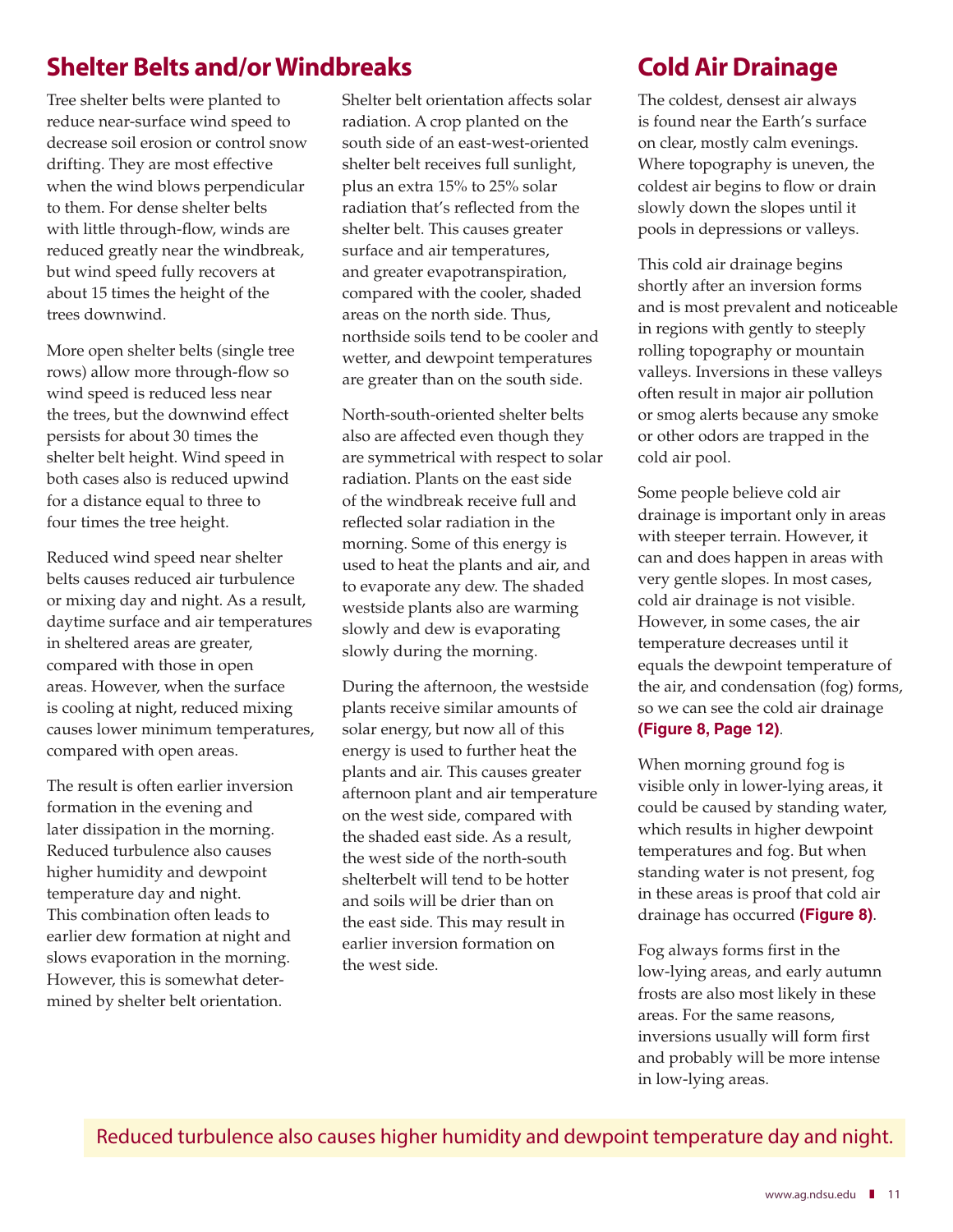

Figure 8. Cold air drainage we can see because the air has cooled to the dewpoint temperature.

### Inversions and Pesticide Spray Drift

Spraying during an inversion never is recommended, even with drift-reducing nozzles or drift retardants. Drift-reducing nozzles or drift retardants still produce some fine drops less than 200 microns in diameter that are likely to drift. These small drops often will stay suspended and move horizontally across fields **(Figure 9)**.

During an inversion, the air temperature increases with increasing height above the soil surface. As a result, the coldest, densest air is at the surface and its density steadily decreases with increasing height. The result is a very stable stratification of air that prevents or retards vertical air motion.



\*Adapted from "National Pesticide Application Certification Manual" (Aerial Applicators)

Figure 9. Dense air suspends fine spray drops, and small ones can move large distances in low-wind conditions.

(From the National Applicator Certification Study Guide.)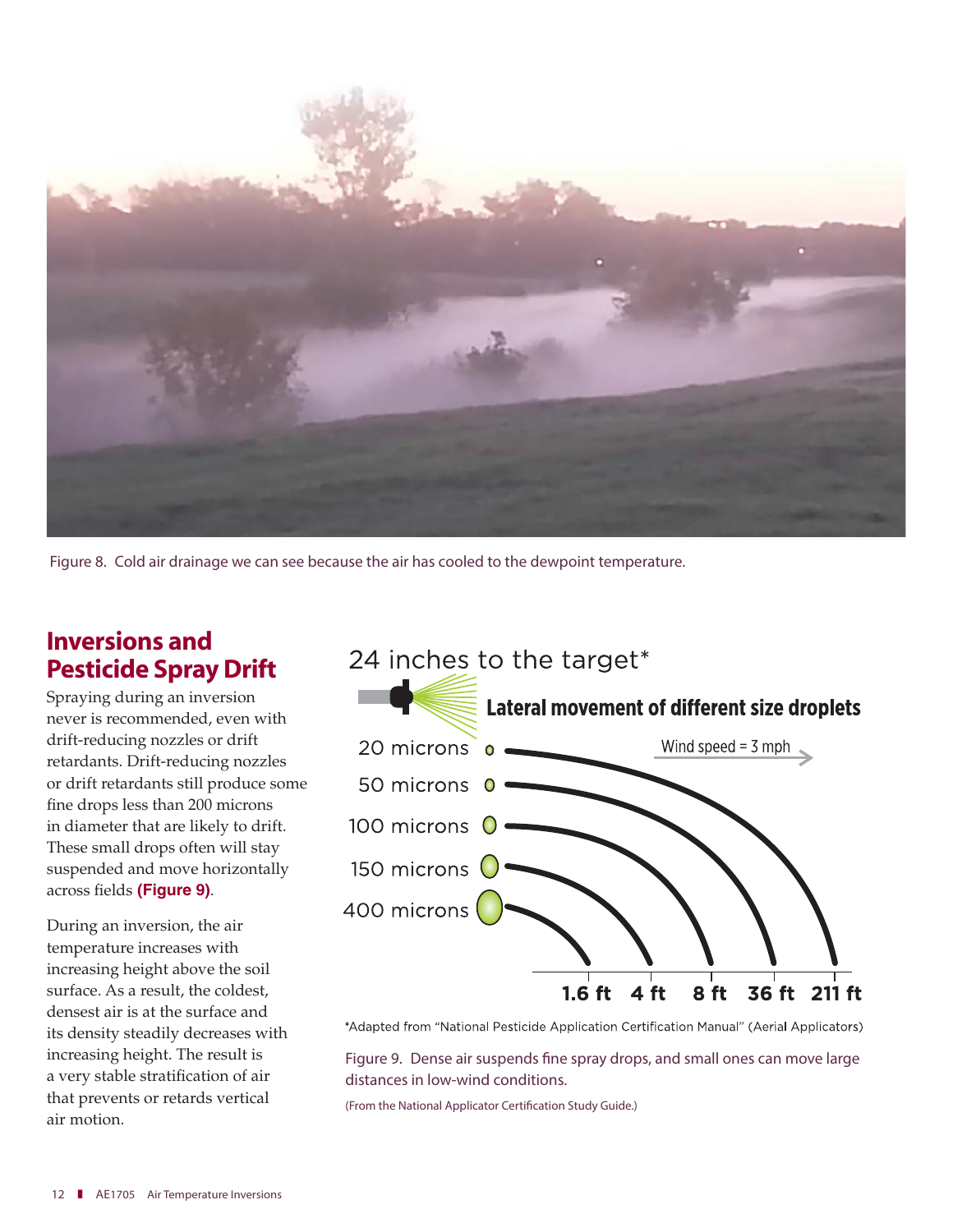A very stable atmosphere usually is characterized by low wind speeds and only horizontal, laminar flow. A Texas study has shown that wind speeds of 4 to 5 mph do not disrupt an inversion because of this inherent stability. NDSU NDAWN (North Dakota Agricultural Weather Network) is indicating similar data with occasional higher wind speeds as shown in **Figure 10**.

When an applicator introduces spray droplets into very stable air, the larger drops with greater mass and fall velocities strike the surface within one to three seconds.

However, smaller droplets (200 microns in diameter and less) fall as little as a few inches per second and may float along with the air for long distances.

Ultimately, the evaporation rate determines how far a droplet can drift. The coolest air near the sprayed surface often is nearly saturated (100% relative humidity), so spray droplets will evaporate very slowly. Even if the wind speed is only 1 or 2 mph, a small droplet can move a significant distance, and wind speeds up to 6 mph and more have been measured during inversions. Most inversions occur during wind speeds of 6 mph or less.

### Spray Timing Morning Spraying

Given the circumstances of spraying at sunrise, air temperatures are cool near the Earth's surface and a short amount of time (one to two hours after sunrise) should be allowed before spraying begins **(Figure 11, Page 14)**.

The presence of ground fog in the area often will confirm that an inversion exists. If no fog has formed, look for dew on the upper exposed leaves of the crop canopy to confirm the inversion. Dew nearly always occurs before fog because the surface leaf temperatures are the coldest.

|       | 15                      | 0.07% | $0.00\%$ |       |       |          |       |          |
|-------|-------------------------|-------|----------|-------|-------|----------|-------|----------|
|       | 14                      | 0.13% | 0.01%    |       |       |          |       |          |
|       | 13                      | 0.14% | 0.02%    |       |       |          |       |          |
|       | 12                      | 0.19% | 0.02%    | 0.00% |       |          |       |          |
|       | 11                      | 0.30% | 0.02%    | 0.01% | 0.00% |          |       |          |
| (mph) | 10                      | 0.50% | 0.08%    | 0.00% | 0.00% |          |       |          |
|       | 9                       | 0.92% | 0.09%    | 0.02% | 0.01% |          |       |          |
|       | 8                       | 1.37% | 0.19%    | 0.05% | 0.02% | $0.00\%$ | 0.00% |          |
| Speed | 7                       | 2.15% | 0.38%    | 0.09% | 0.03% | 0.01%    | 0.01% |          |
|       | 6                       | 3.21% | 0.76%    | 0.24% | 0.09% | 0.09%    | 0.01% | $0.00\%$ |
| Wind  | 5                       | 4.46% | 1.47%    | 0.49% | 0.28% | 0.09%    | 0.04% | 0.01%    |
|       | 4                       | 5.64% | 2.83%    | 1.24% | 0.78% | 0.47%    | 0.22% | 0.11%    |
|       | $\overline{\mathbf{3}}$ | 6.66% | 4.80%    | 2.79% | 1.82% | 1.10%    | 0.71% | 0.39%    |
|       | $\overline{2}$          | 6.58% | 5.60%    | 3.74% | 2.21% | 1.35%    | 0.86% | 0.40%    |
|       | 1                       | 3.97% | 4.09%    | 3.04% | 1.91% | 1.21%    | 0.70% | 0.40%    |
|       | $\mathbf{o}$            | 2.93% | 3.57%    | 2.95% | 2.04% | 1.37%    | 0.93% | 0.52%    |
|       |                         | 0.5   | 1.0      | 1.5   | 2.0   | 2.5      | 3.0   | 3.5      |
|       | <b>Inversion (F)</b>    |       |          |       |       |          |       |          |

Figure 10. Significant inversion conditions can exist in wind speeds of 6 mph or more. This chart shows the percent of time that several NDAWN stations indicated an air temperature inversion. For example, 4.80% of the time an inversion of 1 degree existed with a 3 mph breeze.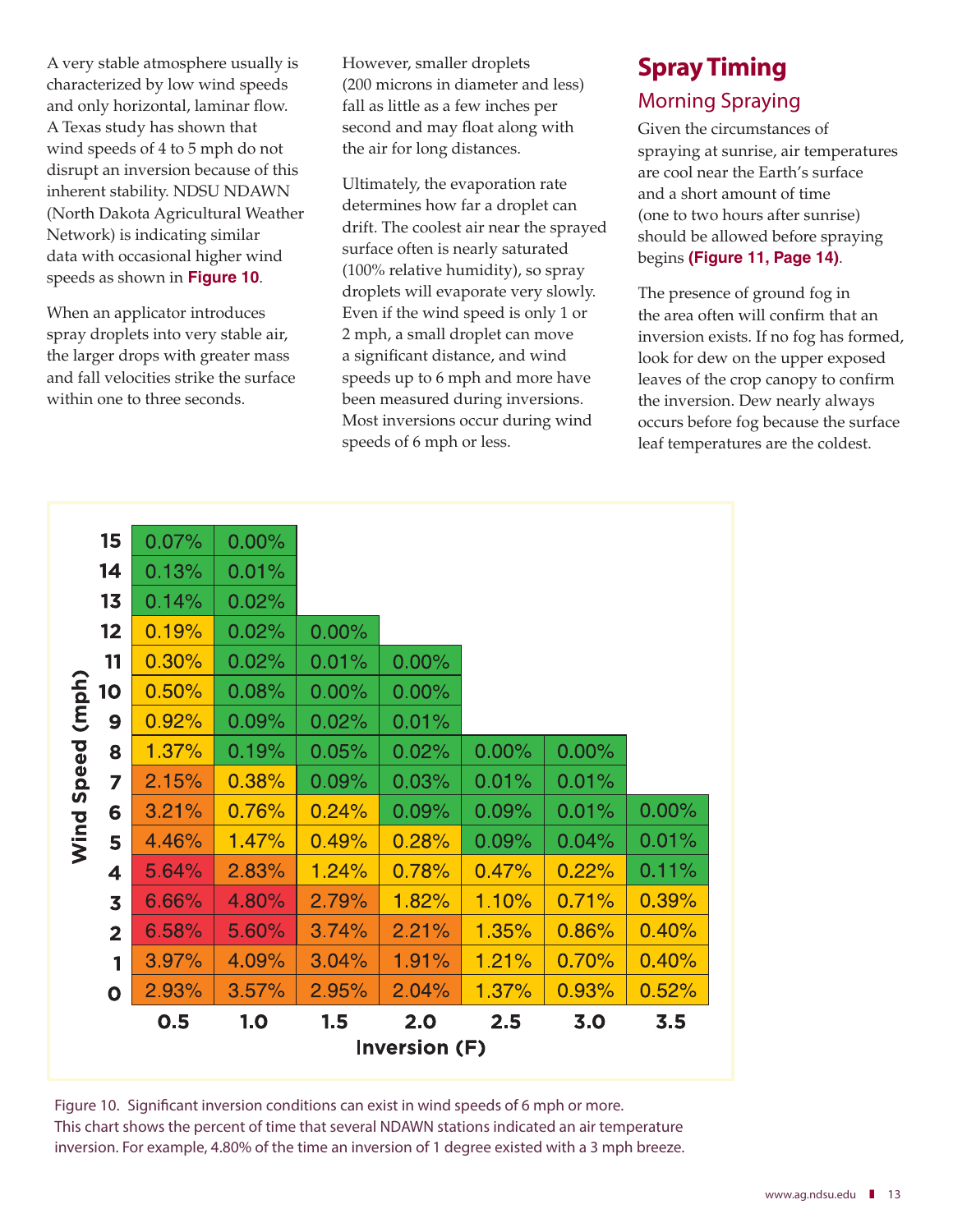

Figure 11. This is an accumulation of inversion data from 11 NDAWN locations in North Dakota during June, July and August 2017. This figure indicates that an inversion will begin late in the day before sunset, continue all night and begin to dissipate soon after sunrise, when the sun starts to heat the Earth.

**However, the absence of dew does not guarantee the absence of an inversion!** Lack of dew simply means that the leaf surface temperature has not cooled to the dewpoint temperature of the air.

An instrument that measures dewpoint temperature may be useful for confirming a low dewpoint in cases such as these. An infrared thermometer that measures surface temperature also may be useful to measure the crop canopy temperature to determine if it is close to the dewpoint temperature. However, only one small area of the field is being measured, and conditions may vary greatly throughout the field.

Aerial applicators should pay particular attention to the flying conditions at spray height. During an inversion, air near the surface is very stable because it is stratified by density. As a result, an airplane will

experience little or **no turbulence**  when flying through this air. Some aerial applicators call this **smooth air**, and it is a clear indication that an inversion exists.

In the absence of dew, the only way to determine if an inversion exists is to measure the air temperature 6 to 12 inches above the ground or at **the top of a mostly closed-crop canopy**, and at a height of 8 to 10 feet above the surface to be sprayed. If the temperature at the higher level is greater than the temperature at the lower level, an inversion exists.

The greater the temperature difference between the two levels, the more intense the inversion and the more stable the lower atmosphere. The air temperature should be measured in an area where soil and crop conditions are the same as the area to be sprayed. If soil near the field entrance is packed and/or the crop has been driven down, avoid that area.

An inversion will not dissipate like dust or smoke clouds. A definite process is involved that requires solar radiation to warm the surface and time for the surface to warm the lowest 15 to 20 feet of the atmosphere to eliminate the inversion. Studies have shown that an inversion usually persists for one to two hours, and sometimes longer, after sunrise on a clear calm day, depending on the surface conditions.

Thus, early morning spraying when the lower atmosphere is transitioning from stable to unstable may be a problem. However, in the morning when skies are clear, solar radiation slowly is weakening the inversion and eventually will eliminate it.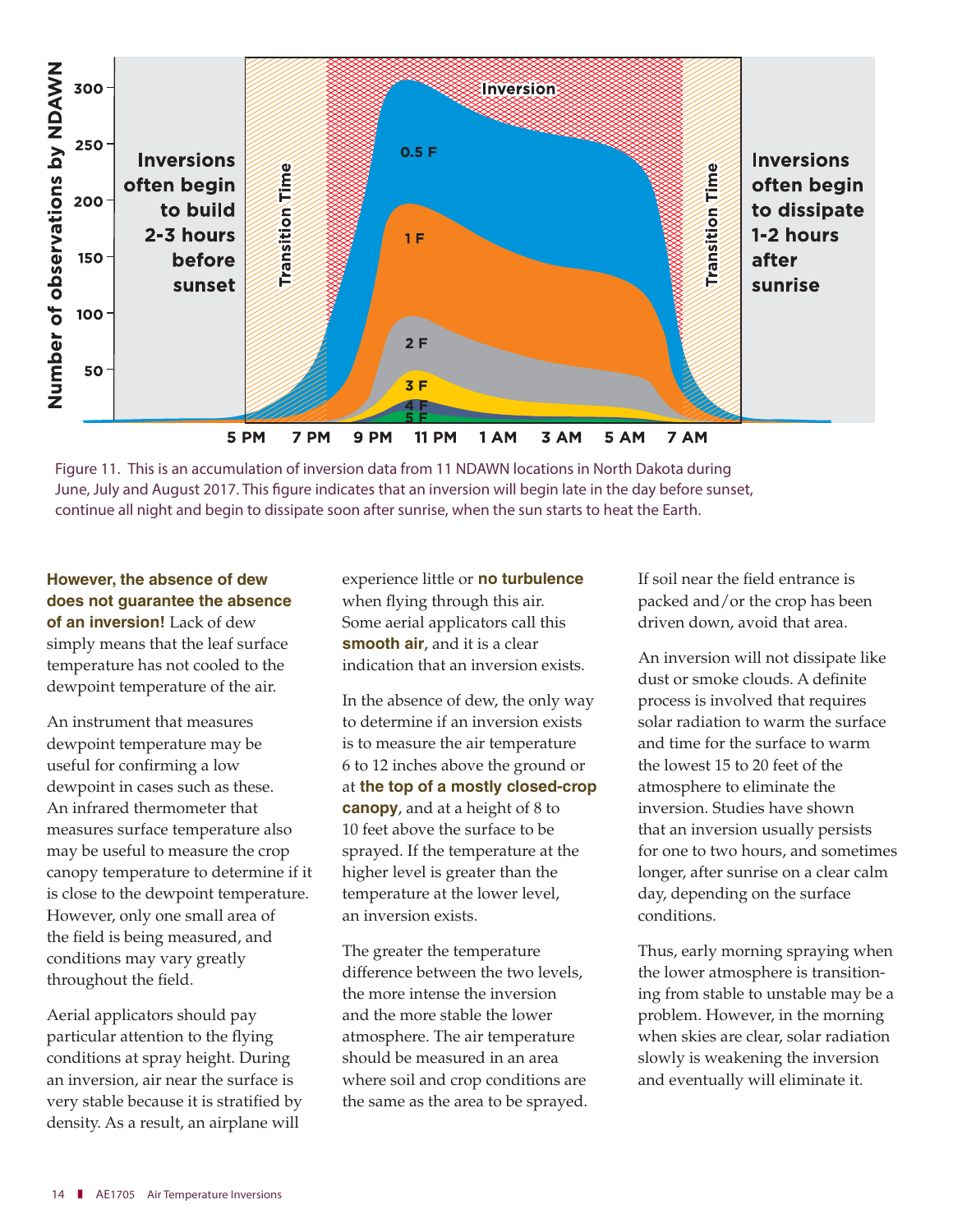But spray applicators need to use extreme caution in mountainous areas, protected valleys, basins, and the lower areas and shaded hillsides of some steeply rolling topography because cold air drainage can cause very intense inversions in these areas. Measuring air temperatures at two heights is strongly recommended before spraying in these high-risk areas

#### Late Afternoon/Early Evening Spraying

Late afternoon spraying (two to three hours before sunset) has been found to be one of the worst times to spray. This is the time when inversions are beginning to form and often will intensify after sunset and continue all night.

**Figure 11** is an accumulation of data from 11 NDAWN sites during June, July and August in the summer of 2017. It also shows that inversions usually will decrease in intensity by sunrise and usually are not a factor one to two hours after sunrise. This is due to warming of the air at the Earth's surface as the air begins to rise, reducing the effects of the inversion.

Decreasing solar heating by mid to late afternoon causes convection cells to weaken, cumulus clouds to begin evaporating and wind speeds to decrease. Terrestrial radiation cools the surface fastest when skies are mostly clear, the air is dry and wind speeds are low. As the surface temperature drops below the

adjacent air temperature, heat is conducted from warmer air to the cooler surface, where it's lost as **terrestrial radiation**.

In addition, heat is conducted to the surface from warmer soil below it. **This is the beginning of an air temperature inversion.** These processes continue, causing a slow, steady decrease in the surface temperature and air temperature near the surface **(Figure 4)**.

As the cooling continues, the inversion steadily intensifies and its height grows. Generally, the transition from an unstable to a very stable (inversion) lower atmosphere begins about one to three hours before sunset, but it can happen earlier.

During a study at the North Dakota State University Microclimatic Research Station in the late 1980s and 1990s, air temperatures were measured with shaded sensors at five heights ranging from 4 inches to 5 feet above a turf-covered surface. These data indicate that inversions in the lowest 5 feet sometimes begin forming three, four and even five hours before sunset.

Based on these data and other observations, evening inversions pose a **greater** risk for spray drift than morning inversions. This is because evening inversions, once formed, **are very persistent**  as long as skies remain clear. The inversion will continue to be maintained until shortly after sunrise. Usually only windy or cloudy conditions will weaken or disrupt it, and both of these usually require some significant weather or air mass change.

Low wind speeds two to three hours before sunset may appear to be ideal conditions for pesticide application, but once again, this can be deceiving. When accompanied by clear skies, these conditions are ideal for rapid inversion formation.

An inversion, plus low wind speed, is the best possible situation for long distance damaging drift of spray droplets.

A telltale sign that an inversion already has formed is road or field dust rising slowly or hanging in the air near the surface. The dust tends to drift along with the wind but dissipates very slowly. Similarly, a strong odor you normally don't smell or distant sounds you normally don't hear also indicate the presence of an inversion.

Some aerial applicators have planes equipped with smokers. This allows them to release smoke and observe how it moves and dissipates, which will help discern the presence of an inversion.

Another inversion indicator for aerial applicators is the presence of smooth air that usually accompanies an inversion. Although this is a useful indicator during morning inversions, it may not be useful in the evening because of the time the inversion takes to reach typical aerial application heights.

During clear, calm evenings, inversion formation begins with surface cooling and then air very near the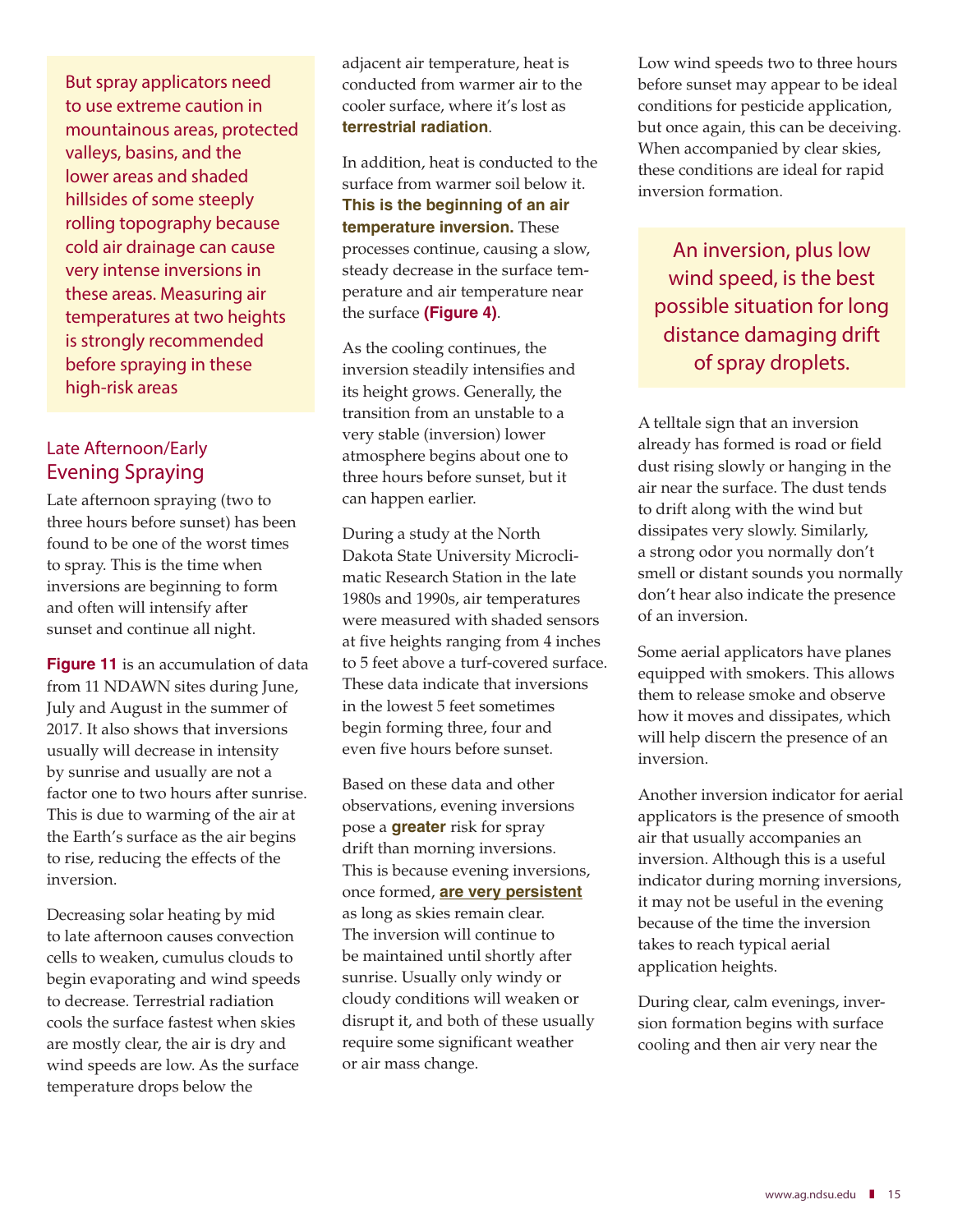surface is cooled. However, the top of this cool air increases very slowly because the air is cooling by conduction, which is a very slow process. Thus, the cool air may take several hours to reach a height of 12 to 14 feet, depending on conditions.

To confirm the presence of an inversion, air temperature should be measured at two heights: 6 to 12 inches above the **sprayed surface**  or 6 to 12 inches **above the top of a nearly closed-crop canopy**, and at a height of 8 to 10 feet **above the surface to be sprayed**. When the temperature at the higher level is greater than the temperature at the lower level, an inversion exists.

The greater the temperature difference between the two levels, the more intense the inversion, and the more stable the lower atmosphere.

Evening is very different from mornings for inversion formation. During a clear morning, an inversion that formed the previous evening or night is dissipating after sunrise and the soil or plant surface is heating. But on a clear evening with low wind speeds, the applicator must be extremely observant because an inversion **(Figure 11)** already may be forming and is intensifying steadily and growing in height.

**Figure 12** is an example of how often a temperature inversion occurred at Grafton, N.D., during June 2018. A positive value indicates an inversion and a negative value indicates no inversion. This shows that an inversion occurs almost every day unless adverse weather occurs.

The strongest inversion was at 9.3 F. All temperature readings were at the NDAWN site, which measures at 1 meter and 3 meters.



Figure 12. Daily minimum and maximum inversion temperatures, Grafton, N.D., June 2018. Temperature difference was measured at 1 meter and 3 meters (F) above ground level at the NDAWN station. Details for June 2018 is available at: https://ndawn.ndsu.nodak.edu/station-info.html?station=77.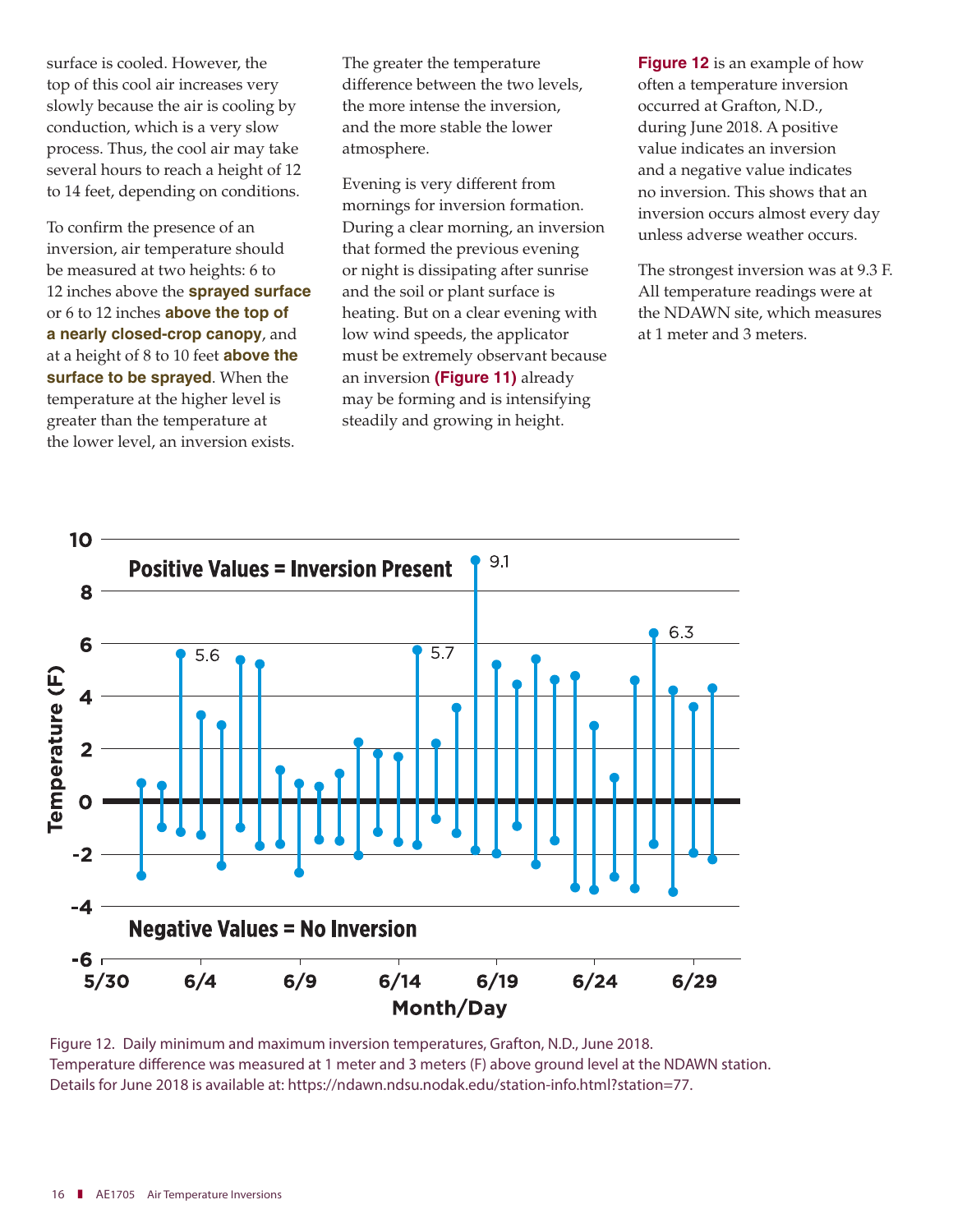### Inversions and Off-target Movement of Volatile Pesticides

Most off-target movement of pesticides is derived from the physical movement of spray droplets caused by wind. However, following deposition, some pesticides convert into gasses that move off target and into the atmosphere.

These pesticide vapors are held in the relatively cool, dense air near the ground in an air temperature inversion. Thus, they easily can move laterally down range in light winds until the inversion is dissipated by stronger winds and/or turbulence from ground warming of the lower atmosphere. Once these volatile pesticide gasses enter the atmosphere, they move and behave in a similar manner as extremely fine spray droplets. However, they differ from droplets in that they do not evaporate. Further, gassing off of pesticide vapors from the treatment area can occur for many hours or even days following application.

These gasses may be subjected to multiple air temperature inversion cycles. During the middle of the day, the vapors disperse widely in the atmosphere, but when an air temperature inversion is in place,

they once again are concentrated near the Earth's surface.

Because volatile pesticides are being released into the atmosphere during a period of time after application, the off-target movement of them during an air temperature inversion is unpredictable. When using pesticides that volatilize, applicators should monitor the weather and follow pesticide labeling instructions carefully to avoid practices or environmental conditions that favor volatility.



Releasing smoke from an aircraft at application height and observing how quickly it dissipates is an excellent means of assessing the presence of an inversion.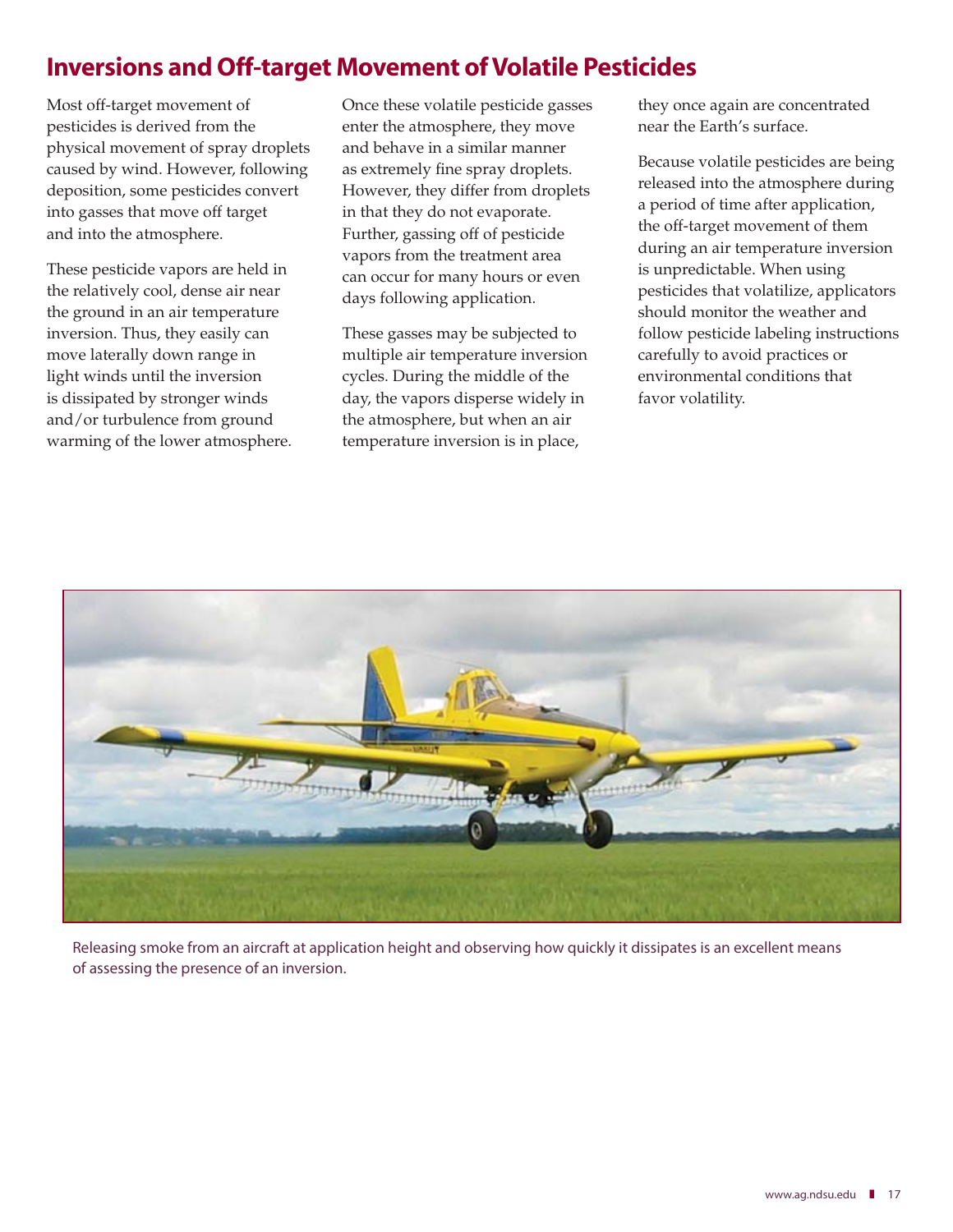### First determine where to take your temperature measurements

The best option is to measure the air temperatures in an area where soil and crop conditions are the same as the area to be sprayed. If soil near the field entrance is packed and/or the crop has been driven down, avoid that area.

Before taking temperature measurements, make sure the instrument has had time to equilibrate to the outside air temperature in the measurement location, especially if it has been stored in a hot (or cold) vehicle or in your pocket.

The air temperatures being measured may differ only by a few degrees, so take measurements carefully. The instrument's temperature sensor **must be shaded the entire time**  because solar heating can cause a false higher temperature reading. Some combination wind speed and air temperature instruments may provide partial shading for the temperature sensor. When using this type of instrument, make sure the entire instrument has been equilibrated to the outside air so its temperature does not affect the measured temperatures.

To equilibrate the instrument or measure an air temperature, start by reading and noting the instrument's current air temperature. Then position the **shaded** instrument so air moves past the temperature sensor while you slowly move the instrument back and forth horizontally to enhance the air flow, especially in low-wind conditions.

A noticeable wind may provide enough airflow past the instrument's sensor to equilibrate it without moving it. **But keep the instrument shaded the entire time.** Check the temperature reading periodically, and when the temperature remains constant for a minute or so, record the temperature.

A vehicle or other tall equipment may be used to shade the temperature sensor. Take special care if that equipment is hotter than the air temperature you're measuring. **Longwave thermal radiation**  emitted from hot equipment may cause a false high temperature reading. If the equipment feels hot, don't use it for shade. You also may use your body for shade at the 6- to 12-inch height.

When making your first air temperature measurement, place or hold the sensor at the desired height in the shade. Then repeat the same procedure used to equilibrate the sensor, making sure it's shaded the entire time. Check periodically until the temperature remains nearly constant for about a minute. This is the air temperature at that height. Repeat the same process at the second height, **making sure the sensor is shaded**.

Measuring air temperature accurately at the 8- to 10-foot level would be faster and more convenient by constructing a thin mast with instrument mounts and shades at the desired heights. This would make the instruments easier to hold without having to look for shade.

If you have two instruments, you even could measure the air temperature at both heights simultaneously.

However, if you use two instruments, make certain both instruments are calibrated to read exactly the same temperature in a controlled, shaded temperature environment. Calibrate them at typical temperatures that you encounter in the field, and calibrate them periodically throughout the season.

The air temperatures being measured may differ only by a few degrees, so take measurements carefully.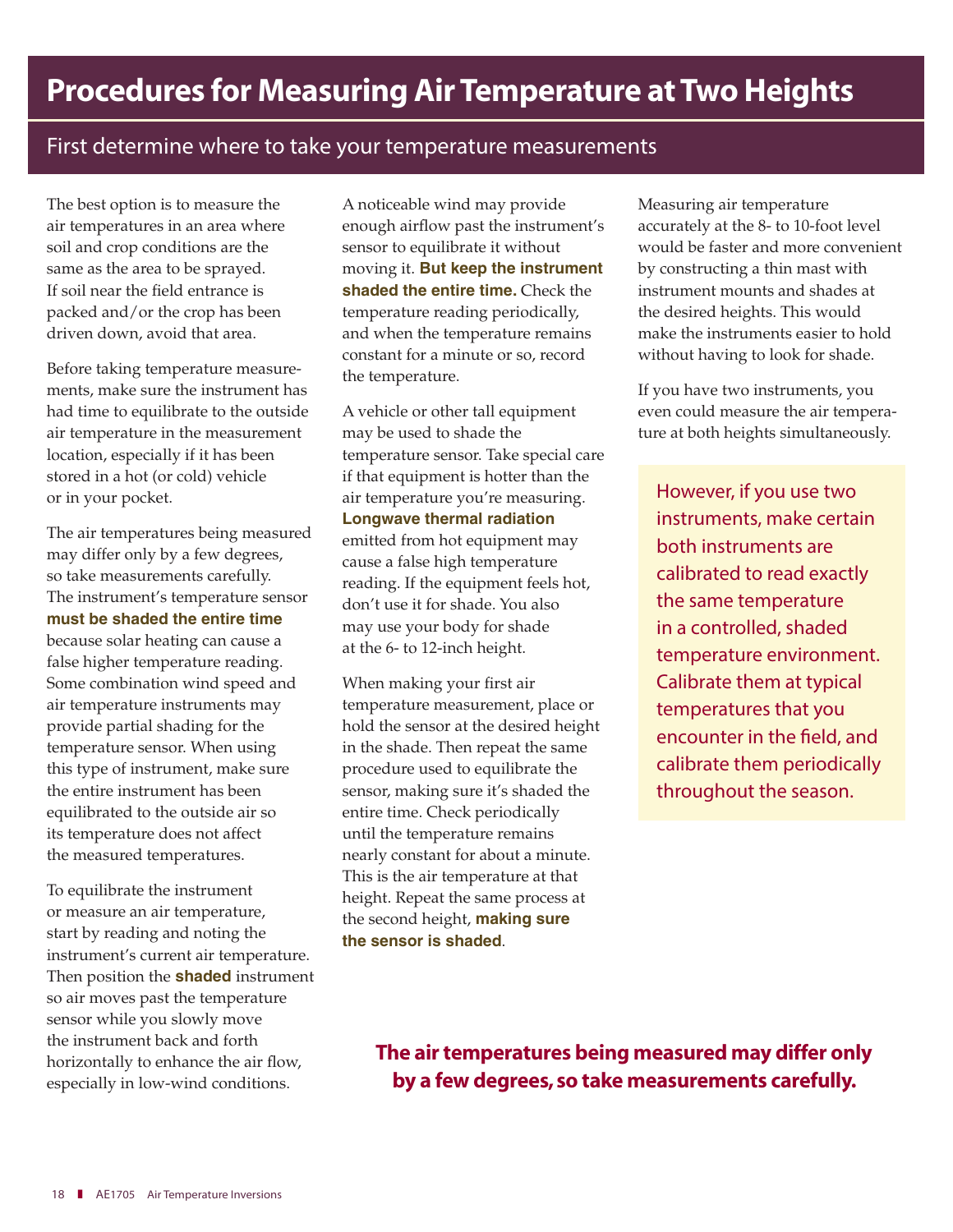

Fine drops are generated from the best drift-reducing nozzles and may stay suspended in an inversion and drift laterally onto sensitive sites.

### Techniques That Reduce Drift Potential

Use spray nozzles that produce the coarsest drop allowed for the pesticide you're using. Nozzle manufactures provide drop-size distributions at typical operating pressures for nearly every spray nozzle manufactured for ground and aerial sprayers.

The American Society of Agricultural and Biological Engineers has produced a drop size classification system for applying pesticides to crops. Most pesticides include a drop-size recommendation that provides the best control of the pest. If you don't have a drop-size distribution for your nozzles, contact the nozzle manufacturer for it.

If small drops are required for effectiveness, the applicator must decide if application is warranted given the current weather conditions. Consider the possibility

of downwind crop injury and illegal pesticide residues.

Pesticide applicators always should use extreme caution because all spray nozzles produce at least some drops smaller than 200 microns in diameter. These drops, even in small amounts, may cause problems because they will remain suspended for considerable periods of time, especially in an inversion.

When wind speeds are low, the air will be moved downwind, carrying these droplets with it. For these reasons, knowing if an inversion exists or is forming, and if sensitive sites are downwind, is imperative for a spray applicator.

### References

- Behrens, R., and W.E. Lueschen. 1979. Dicamba volatility. Weed Sci. 27:486-493.
- Fritz, Hoffmann, Lan, Thomson and Huang. 2008. Low-Level Atmospheric Temperature Inversions: Characteristics and Impacts on Aerial Applications. Agricultural Engineering International: the CIGR Ejournal. Manuscript PM 08 001. Vol. X, May 2008.
- Hamilton, W.H, and J.D. Carlson. 2007. Movement of Odors Off-Farm. BAE-1793. Oklahoma Cooperative Extension Service publication.
- Hofman, Vern, and Solseng, Elton. 2004. Spray Equipment and Calibration. AE73. NDSU Extension publication.
- NDAWN, North Dakota Agricultural Weather Network, North Dakota State University, Fargo, ND.
- O'Connor-Marer, Patrick, Aerial Applicator's Manual, Published by the National Assn. of State Departments of Agriculture Research Foundation.
- Ogg, Clyde; Editor. 2006. Aerial Pest Control for the Commercial/ Non-Commercial Pesticide Applicator, Second Edition. University of Nebraska-Lincoln publication.
- Oke, T.R. 1987. Boundary Layer Climates, 2nd Edition, Methuen and Co.
- Robinson, Elmer, and Lawrence L. Fox (1978) 2,4-D Herbicides in Central Washington, Journal of the Air Pollution Control Association, 28:10, 1015-1020.